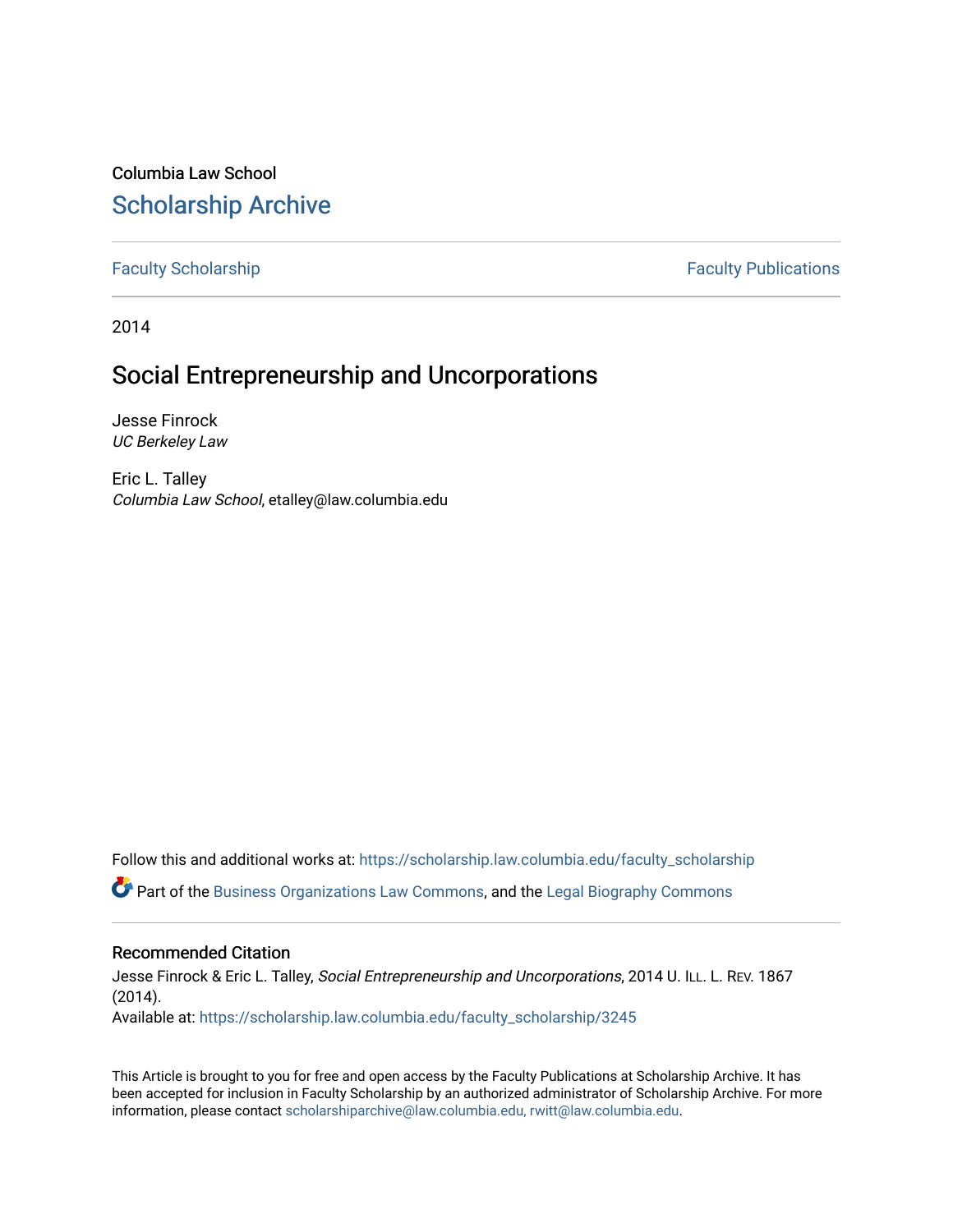# SOCIAL ENTREPRENEURSHIP AND UNCORPORATIONS

*Jesse Finfrock\* Eric Talley\*\**

*Larry Ribstein's pioneering analysis of alternative business forms during the late twentieth century highlighted the contractarian freedom that these forms provided. The rise of the LLC model was of particular interest to Ribstein, who assessed how this model brought greater freedom to those who held duties and obligations within the corporate structure. This Article takes up Ribstein's mantle by assessing the development the alternative "social enterprise" business forms manifested in benefit corporations (BC) and flexible purpose corporations (FPC). Both forms allow an incorporated entity to articulate and pursue a social benefit alongside the maximization of shareholder returns. Despite its utility, the uptake of the social enterprise corporation, as assessed through a case study of California, appears underwhelming. Yet, by using the arc of the LLC uptake path as a comparative historical benchmark, the authors argue that there is hope that these new social enterprise corporations will see an increasing rate of uptake in the future.* 

# TABLE OF CONTENTS

| L   |                                                       |  |
|-----|-------------------------------------------------------|--|
| H.  | <b>OVERVIEW OF SOCIAL ENTREPRENEURSHIP FORMS 1869</b> |  |
|     |                                                       |  |
|     |                                                       |  |
| HL. |                                                       |  |
| IV. | INTERPRETING THE EMPIRICAL STATE OF PLAY 1876         |  |
|     |                                                       |  |
|     |                                                       |  |
|     |                                                       |  |
|     |                                                       |  |
|     |                                                       |  |
|     |                                                       |  |

-

UC Berkeley Law alumnus and social entrepreneur.

 <sup>\*\*</sup> Rosalinde and Arthur Gilbert Foundation Chair in Law, Business, and the Economy, UC Berkeley. Many thanks to John Armour, Bruce Kobayashi, Susan Mac Cormac, Eric Rasmussen, and conference participants at the University of Illinois and UC Davis for helpful comments. All errors are ours.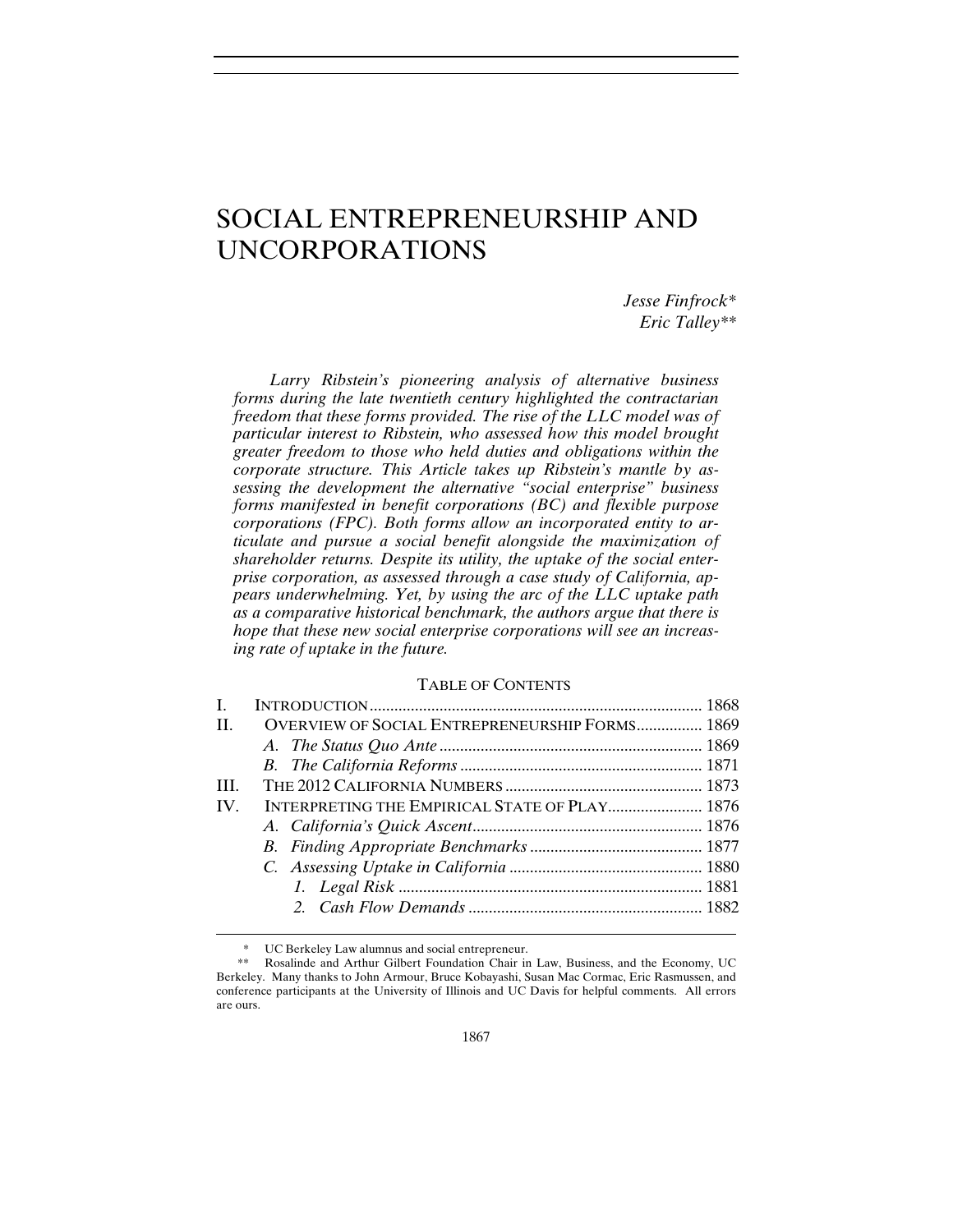# 1868 UNIVERSITY OF ILLINOIS LAW REVIEW [Vol. 2014 *3. Confusion* ........................................................................... 1883 *4. Necessity* ............................................................................. 1883 *5. Opposition* .......................................................................... 1884 V. CONCLUSION ................................................................................... 1885

#### I. INTRODUCTION

Few modern corporate law scholars will ever come close to matching the intellectual breadth and depth of the late Larry Ribstein. In his countless interactions with academics, practitioners, and policymakers over three decades, Ribstein invariably added something new and insightful. In this Article, we celebrate Ribstein's storied and rich career by drawing inspiration from one dimension of his scholarship that has proven enormously influential and is durable to this day: the rise of the so-called "uncorporation." Over the course of a decade, Ribstein and coauthors documented the growth and role of new business forms that dominated the late twentieth century, including LLCs, LLPs, S Corporations, Limited Partnerships, and other permutations. These statutory innovations, he successfully argued, facilitated tremendous contractarian benefits to entrepreneurs, affording them a "menu" of choices from which to select in an effort to tailor their own legal and governance traits to their peculiar business circumstances. Their prevalence today is, in part, a testament to his insights.

It is perhaps no surprise that at approximately the same time as Ribstein's passing, several states began to promulgate more tailored governance innovation that further expands contractarian freedom over the duties and obligations residing within a corporate structure: the creation of alternative "social enterprise" business forms, which require the incorporated entity to articulate a broader social goal (or goals) against which—alongside profitability—corporate performance is to be assessed. Often operating under names such as the "Benefit Corporation" ("BC") or "Flexible Purpose Corporation" ("FPC"), these alternative forms are designed to provide a concrete means by which a corporation can bind itself to a broader set of purposes, without also having to go "all in" with nonprofit (or low-profit) status. As of this writing, approximately half the states and the District of Columbia have implemented legislation creating these new corporate forms, and many others are in various stages of promulgation. A national experiment is decidedly underway.

In the pages below, we follow Ribstein's pioneering lead with other uncorporated forms to provide a preliminary empirical assessment on the results of the social enterprise experiment. While most who knew him would readily agree that the social enterprise sector was not Ribstein's particular cup of tea (a likely understatement), for this same reason we view our analysis of this type of alternative business form as a fitting homage to Ribstein's persuasive influence and breadth in the field.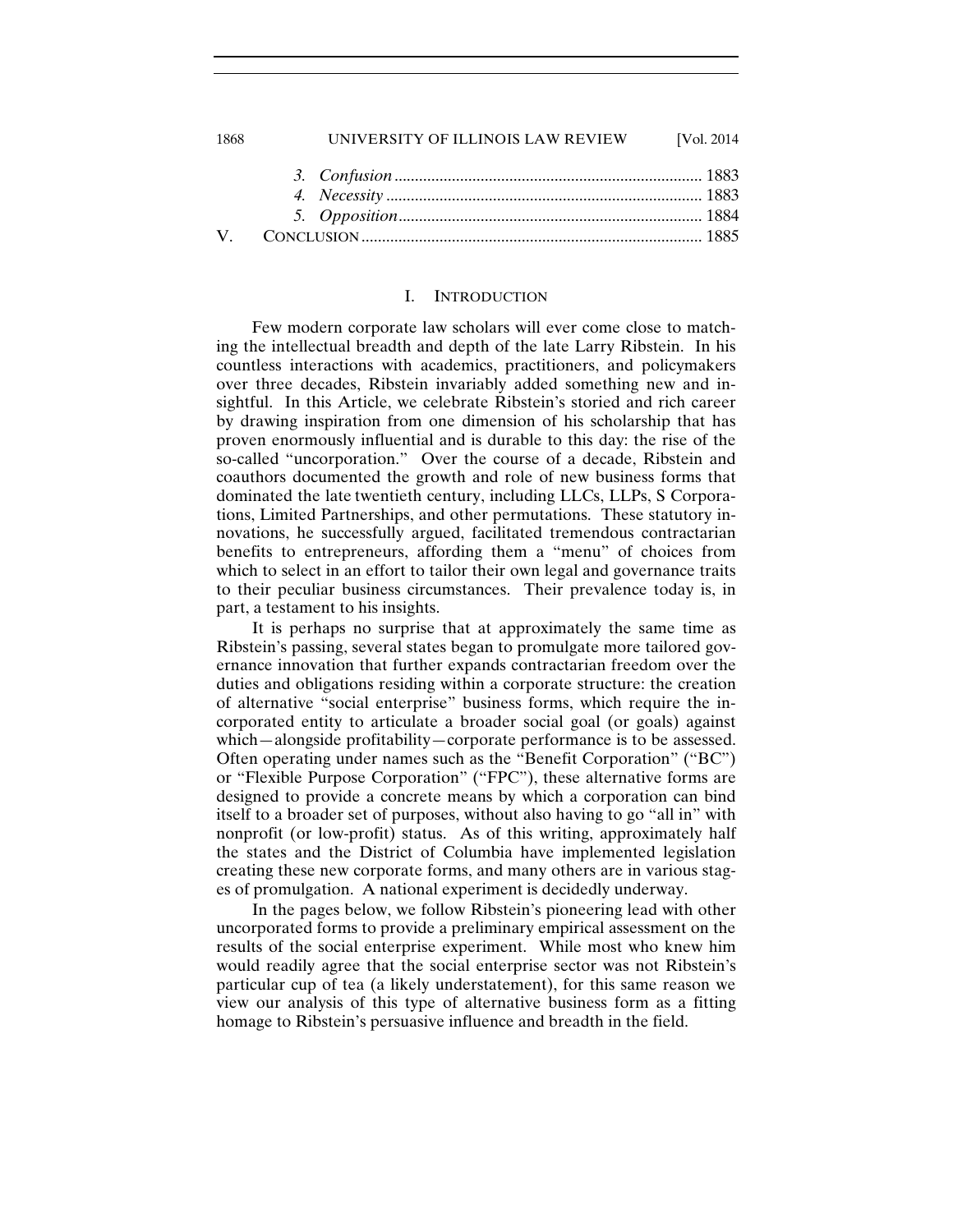Although our discussion is national in scope, we focus our sharpest attention on California. This focus is partially based on the granular data available to us, but we also have chosen California because of the state's economic prominence, its current position as the state with the most uncorporated entities already in existence, and the unique "miniexperiment" that California undertook: the simultaneous passage of two different types of social enterprise business forms (BC and FPC) in 2012. We find that both in California and overall, there have been a (numerically) modest number of companies that have embraced these alternative business forms. At the same time, however, we argue that it is far too early to declare the experiment stalled or unsuccessful. Indeed, the rate of statutory diffusion as well as firm-level adoption of these forms has thus far outstripped one of the most prominent historical benchmarks: the rise of the Limited Liability Company during the 1980s and 1990s, documented so comprehensively by Ribstein himself. By this historical comparison, in fact, we demonstrate that social enterprises have enjoyed significant success thus far. Only time (and additional empirical attention) will fully reveal the ultimate value added of these innovations, of course; we nevertheless conjecture (even on the basis of what is currently available) that the experiment has been almost certainly worthwhile.

The remainder of this Article proceeds as follows. Part II provides a general overview of social entrepreneurship forms, contrasting them with what was possible under other business organizational choices. Part III gives a brief empirical overview of the California experiment (the reader is directed to another recent article for more granular details<sup>1</sup>). Part IV endeavors to assess the empirical data, particularly in relation to other benchmarks (such as LLCs). Part V concludes.

#### II. OVERVIEW OF SOCIAL ENTREPRENEURSHIP FORMS

Before delving into our empirical enterprise, we begin by providing some backstory, focusing on why such business entity forms were thought (at least by some) necessary to begin with.

### *A. The Status Quo Ante*

Prior to the enactment of social enterprise legislation, traditional corporations in California faced a troublingly limited set of options if they wished to articulate and pursue a social benefit mission alongside maximizing shareholder returns.

The first limitation was the state's enabling statute setting the formal requirements for corporate formation. Although many statutes (such as Delaware's) permit corporate entities great freedom to tailor their articulated corporate purpose (in the charter), including social ben-

<sup>1.</sup> Eric Talley, *Corporate Form and Social Entrepreneurship: A Status Report from California (and Beyond)* (UC Berkeley Pub. Law Research Paper No. 2144567, 2012), *available at* http://ssrn.com/abstract=2144567.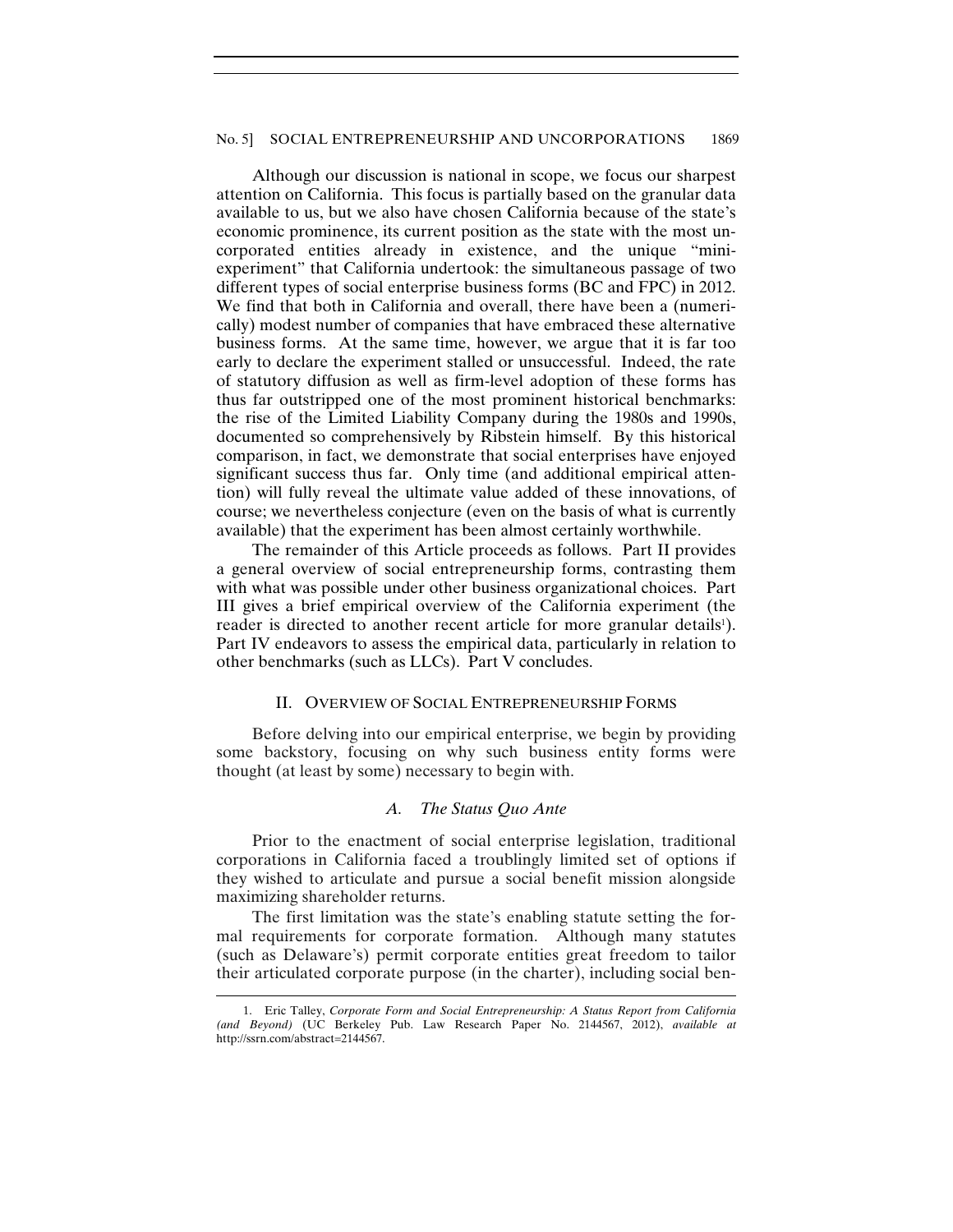efit goals,<sup>2</sup> others (including California's) are less generous. Due to an odd quirk in California corporate law, the state does not permit flexibility in the statement of a corporate purpose within a corporate charter, constraining incorporators instead to utilize a stock set of phrases that do not clearly admit social entrepreneurship goals.<sup>3</sup> In addition, California never adopted a (so-called) "constituency" statute, which would permit (or even require) directors to weigh costs and benefits of their decisions across a large number of constituencies, including shareholders, corporate stakeholders, and society.<sup>4</sup> These immutable prescriptions of the statute essentially made it impossible for a for-profit Californiaincorporated firm to embrace social entrepreneurship goals in its core governing constitution.

For aspiring California social entrepreneurs, incorporating in another state (i.e., one allowing greater flexibility in articulating corporate purposes or offering a constituency statute) could provide a partial route out of this box. But for truly California-based firms, even this route often proved a pyrrhic victory, as many of the state's corporate law provisions apply to non-California corporations anyway, through the state's infamous long arm statute.<sup>5</sup> Similarly, embracing other socially oriented business forms, such as nonprofit status or L3Cs, posed multiple issues related to the explicit subordination (or elimination) of profit motive, awkward tax considerations, and the concomitant difficulty of attracting third party capital investors.

Consequently, prior to the new statutory innovations in social enterprise forms, many (if not most) socially minded California businesses tended to incorporate as domestic "plain vanilla" C-corporations, falling back substantially (and perhaps optimistically) on their managerial discretion and the (so-called) business judgment rule ("BJR")—a legal presumption that grants great deference to fiduciaries in weighing the costs and benefits of business decisions, without fear of judicial second guessing. While the deference embodied in the BJR is comforting, it is also limited in a major respect: While the rule grants fiduciaries discretion about *how* to serve their shareholder interests, it arguably does not give discretion about *whether* to do so. Consequently, for decisions that patently sacrifice shareholder welfare for the benefit of other considerations (including social purposes), even the BJR provides wavering protection. Such clear tradeoffs between shareholder value and other goals

<sup>2.</sup> *See, e.g.*, DEL. CODE ANN., tit 8, §§ 101–02 (2014).

 <sup>3.</sup> *See, e.g.*, CAL. CORP. CODE § 202(b) (West 2014) (prescribing specific language for a general corporate purpose, and specifically prohibiting expansions of that purpose).

 <sup>4.</sup> Although thirty states currently have such statutes, they are absent from both the California and Delaware codes for C-corporations. For a state-by-state accounting, see Jonathan D. Springer, *Corporate Constituency Statutes: Hollow Hopes and False Fears*, 1999 ANN. SURV. AM. L. 85 (1999).

 <sup>5.</sup> CAL. CORP. CODE § 2115 (West 2014). The Delaware Supreme Court declared Section 2115 to be unconstitutional on Commerce Clause grounds in *VantagePoint Venture Partners 1996 v. Examen, Inc.*, 871 A.2d 1108, 1114 (Del. 2005). Since the *VantagePoint* holding, no California court has recognized it as binding on California courts, though some recent decisions have acknowledged it in passing. *See, e.g.*, Lidow v. Superior Court, 141 Cal. Rptr. 3d 729, 737 (Cal. Ct. App. 2012).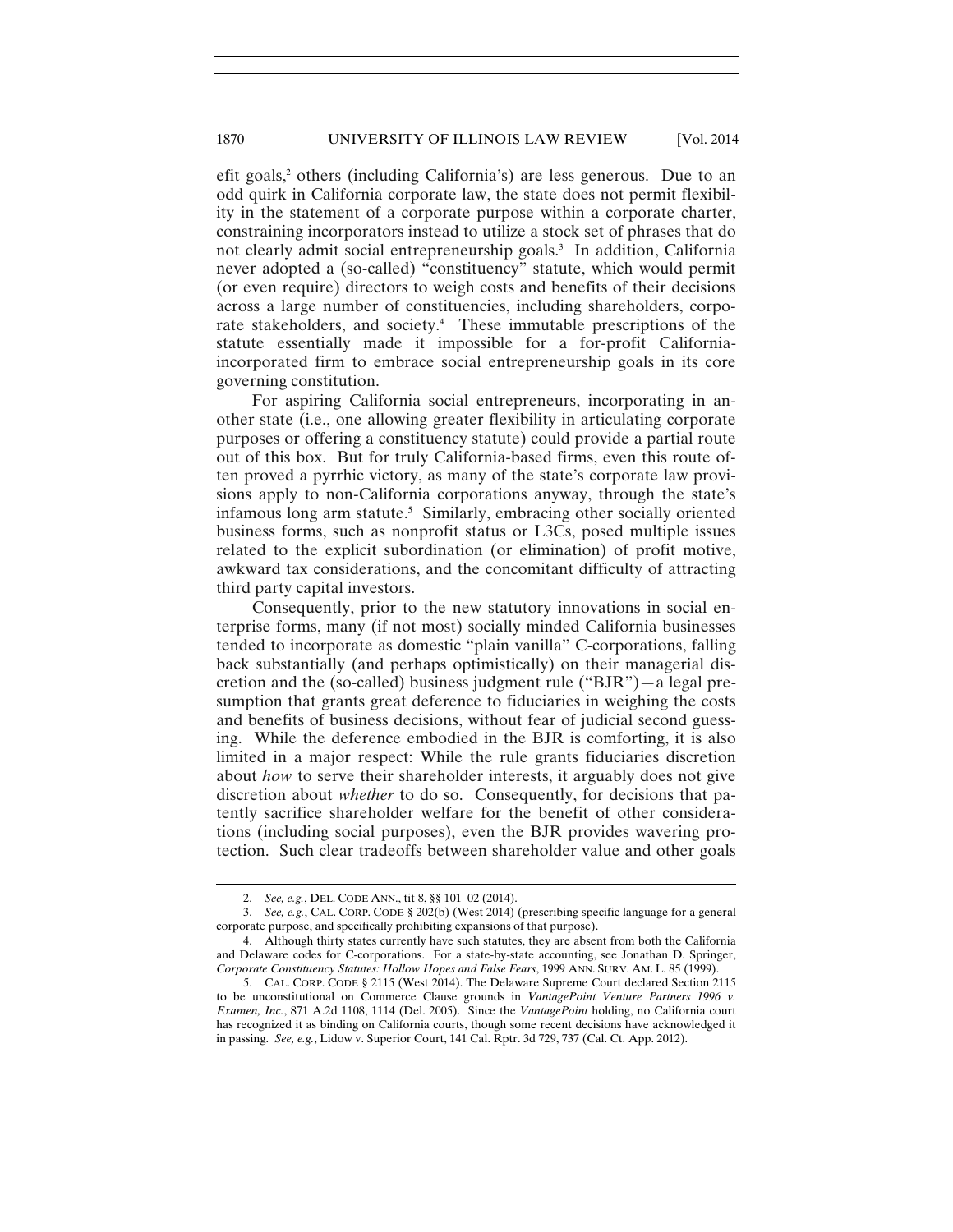#### No. 5] SOCIAL ENTREPRENEURSHIP AND UNCORPORATIONS 1871

are often manifest at "watershed" junctures in the life of a corporation, such as when a corporate entity enters "*Revlon*" mode, putting itself up for sale or reorganization in a fashion that will cause (usually public) shareholders to surrender their ability to extract a control premium for their shares.6 Here, the dictates of corporate law tend to give corporate fiduciaries little choice but to take appropriate steps to maximize shareholders' short term value and accept the highest offer reasonably available. Many other concerns (including social benefit goals) tend to fade quickly when scrutinized against this stark judicial calculus.

Finally, even assuming away all the above constraints, many reform proponents perceived existing corporate structures as providing inadequate means for making credible, long term commitments to a social purpose that remains immune to "mission creep." In other words, if market conditions were to become too tempting or the demands of shorttermism too pressing, proponents argued, the corporation could too easily redefine its mission through charter/bylaw amendments, restructurings, dissolutions, asset sales, or acquisitions, abandoning any purpose that did not contribute directly to attractive quarterly P&Ls.

Legal reform advocates, therefore, perceived this *status quo ante* to be inadequate for the needs of at least some socially motivated entrepreneurs, their employees, and their prospective investors, who wished to pursue profitable ventures *without* having to sacrifice their company's defining commitment to broader social goals, such as environmental sustainability, public health, and poverty elimination. Drawing momentum from the preexisting efforts at reform in other states, the California BC and FPC statutes were soon to follow.

# *B. The California Reforms*

Although some reform in California seemed inevitable, the state's ultimate decision to embrace two distinct social enterprise corporate forms was somewhat more surprising. Although a working group focused on stimulating social entrepreneurship in California originally began drafting unified legislation, the group eventually split into two camps. This divide persisted, ultimately leading to two bills that, while substantially similar in many respects, differed in some important ways.

As noted above, both the BC and FPC statutes in California require the corporation to articulate in its charter a public purpose (or purposes) beyond shareholder value, and to issue annual reports summarizing and assessing the corporation's fealty to that articulated purpose. Moreover,

<sup>6.</sup> *See* Revlon, Inc. v. MacAndrews & Forbes Holdings, Inc., 506 A.2d 173 (Del. 1986). Although California courts are sometimes said to have "rejected" the *Revlon* doctrine, the evidence for this claim is scant. Indeed, there appears to be no published opinion by a California state court at any level that rejects the doctrine, and the one published opinion that cites *Revlon* appears to do so approvingly. Kirschner Bros. Oil, Inc. v. Natomas Co., 229 Cal. Rptr. 899, 907 (Cal. Ct. App. 1986) (citing *Revlon* in reaffirming the "board's duty to its equity shareholders to maximize the sale price of the company").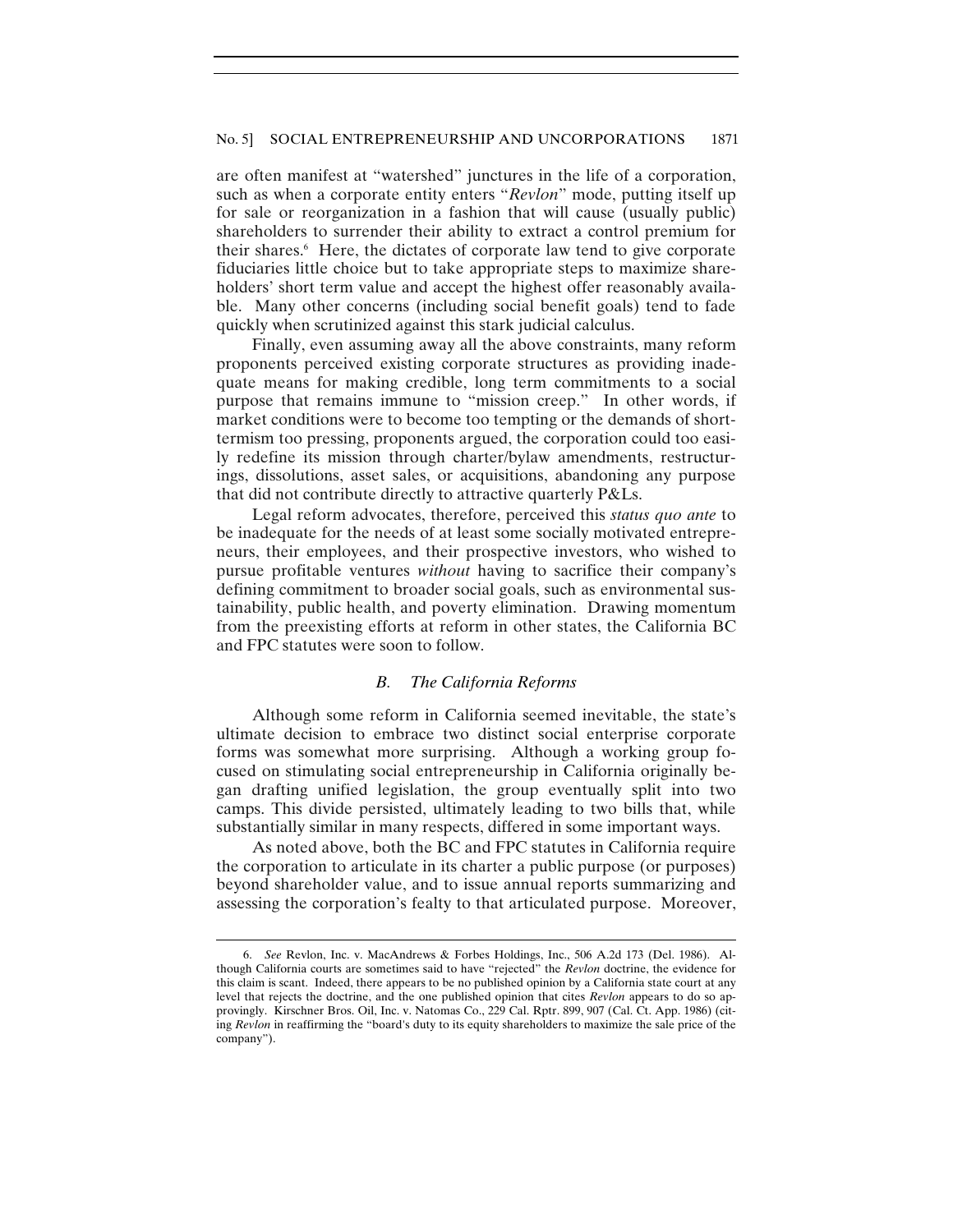both statutes require a supermajority vote of shareholders (set by default at two-thirds) to alter, repeal, reorganize out of, or otherwise jettison the special purpose provision(s). Nevertheless, the two forms differ in a few important respects. First, FPCs give somewhat greater freedom to tailor and articulate special purposes in the charter, while the BC purpose is somewhat more structured around a broad social purpose, defined as "a material positive impact on society and the environment, taken as a whole . . . . . Theorrorian interpretation, the statutes differ in the process by which fidelity to the broader social purpose is measured and assessed. For example, although both require the production of annual reports, the assessment within a BC report must be conducted in accordance with an established, documented and measurable third party standard; the FPC form, in contrast, permits greater latitude in assessing performance. Third, embedded in the BC statute is also a form of traditional constituency statute, requiring the directors to consider the impacts of any action or proposed action upon various stakeholders of the corporation, such as customers and employees.<sup>8</sup> The FPC statute does not contain a like provision. Furthermore, the BC statute creates a new type of "Benefit Enforcement Proceeding" (filed by a director, shareholder, or significant equity holder) while the FPC statute relies on traditional enforcement rights (and, in particular, the derivative action). Moreover, many of the core attributes typifying the California BC structure also carry over to other states' BC statutes (albeit with some exceptions<sup>9</sup>)—a similarity no doubt catalyzed by the national scope and messaging of reform-minded corporations like B-Lab.

By contrast, the FPC entails a somewhat greater degree of (for want of a better term) flexibility on organizational/governance dimensions than does the BC form, and it therefore represents the more modest departure from the traditional corporate form. Such flexibility likely entails both benefits and costs. As to the former, FPCs are more likely to have a "look and feel" similar to other for-profit startups, a resemblance that may (in some circumstances) attract more financing interest from sources who value legal predictability and familiarity with existing corporate legal standards.<sup>10</sup> On the other hand, by committing to independent third party accountability standards and creating a new enforcement action, the BC form makes an arguably more concrete commitment that may be less susceptible to mission creep. A disadvantage that both forms face in some degree is their institutional novelty, and the lack of a well settled jurisprudence clarifying the interpretation and application of the underlying statutes, as well as the development of best practices in the

<sup>7.</sup> CAL. CORP. CODE § 14601(b)(3)(c) (West 2014). *Compare* CAL. CORP. CODE § 2602(b), *with* § 14610(b). BCs may also adopt specific social purposes in addition to a broad one. *Id.*

 <sup>8.</sup> *Id.* at § 14620(b).

 <sup>9.</sup> For example, many other states (but not California) include requirements for director seats or officer titles dedicated to the pursuit of the public benefit.

 <sup>10.</sup> *See, e.g.*, Susan Mac Cormac & Heather Haney, *New Corporate Forms: One Viable Solution to Advancing Environmental Sustainability*, 24 J. APP. CORP. FIN. 1, 49–58 (2012).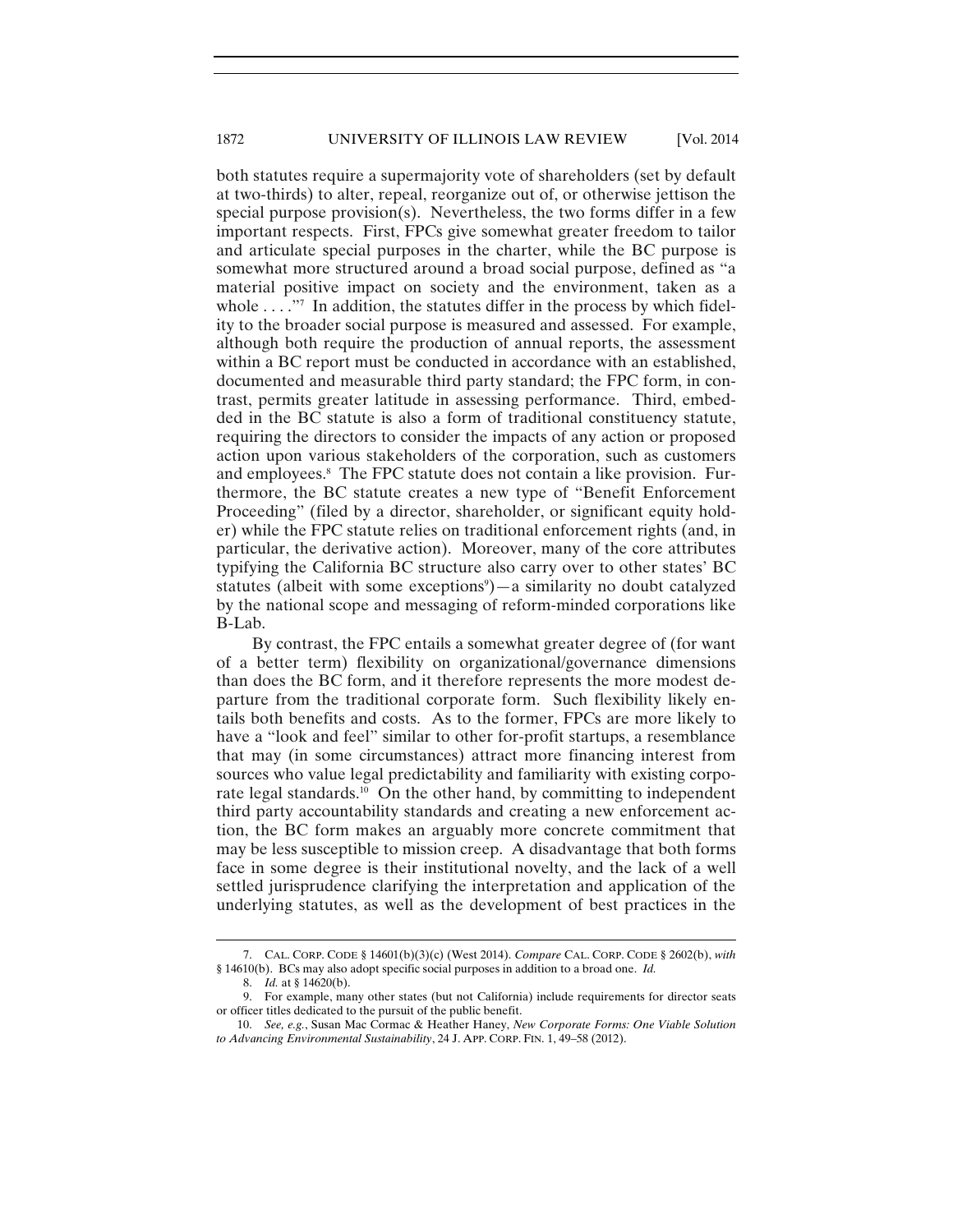operation and management of both forms. In this respect, it seems plausible that the BC form—by virtue of its relatively more established presence in other states—is likely to generate a more robust quantity of judicial opinions in the short to medium term.11 Only time will reveal, of course, which of these relative costs and benefits will ultimately win the day (and for what type of form).

# III. THE 2012 CALIFORNIA NUMBERS

The California Secretary of State's office is the repository for all incorporations under California law. During 2012, according to the Secretary's staff, there were over 60,000 new incorporations (regardless of corporate form). Given the novelty of the new statutory reforms, moreover, the Secretary's staff allowed us to work with them to track all new incorporations that specifically have opted into Benefit- or Flexible-Purpose-Corporation form for all of 2012 (as well as the first quarter of 2013). Most of our analysis concentrates on the first full year of effectiveness. In addition to assembling a list of BC and FPC incorporations, we also obtained the filings of each of these corporations, whether executed through an original charter, an amendment to an existing charter, or a conversion from a traditional corporation.12 We are relatively confident that our sample includes the entire universe of California BCs and FPCs by the end of 2012.

Figure 1 provides raw counts of BC and FPC incorporations within California during the calendar year. As illustrated by this Figure, a total of 104 corporate entities were organized under one of the two new statutes (a number that has now grown somewhat since). Although large enough a group to be analyzed statistically in a meaningful way, this is still a small number in the larger picture, constituting less than two-tenths of a percent of the new incorporations within California during the same period of time.

<sup>11.</sup> It bears noting, however, that FPC-like statutes have also recently been proposed and adopted in a number of states. *See, e.g.*, Cass Brewer, *Social Enterprise Law Update and Map,*  SOCENTLAW (Aug. 11, 2014), http://socentlaw.com/2014/08/social-enterprise-law-update-and-map.

 <sup>12.</sup> For a list of incorporations, as well as links to their filings, see BERKELEY CENTER FOR LAW, BUSINESS AND THE ECONOMY, http://www.law.berkeley.edu/bclbe.htm (last visited Sept. 5, 2014).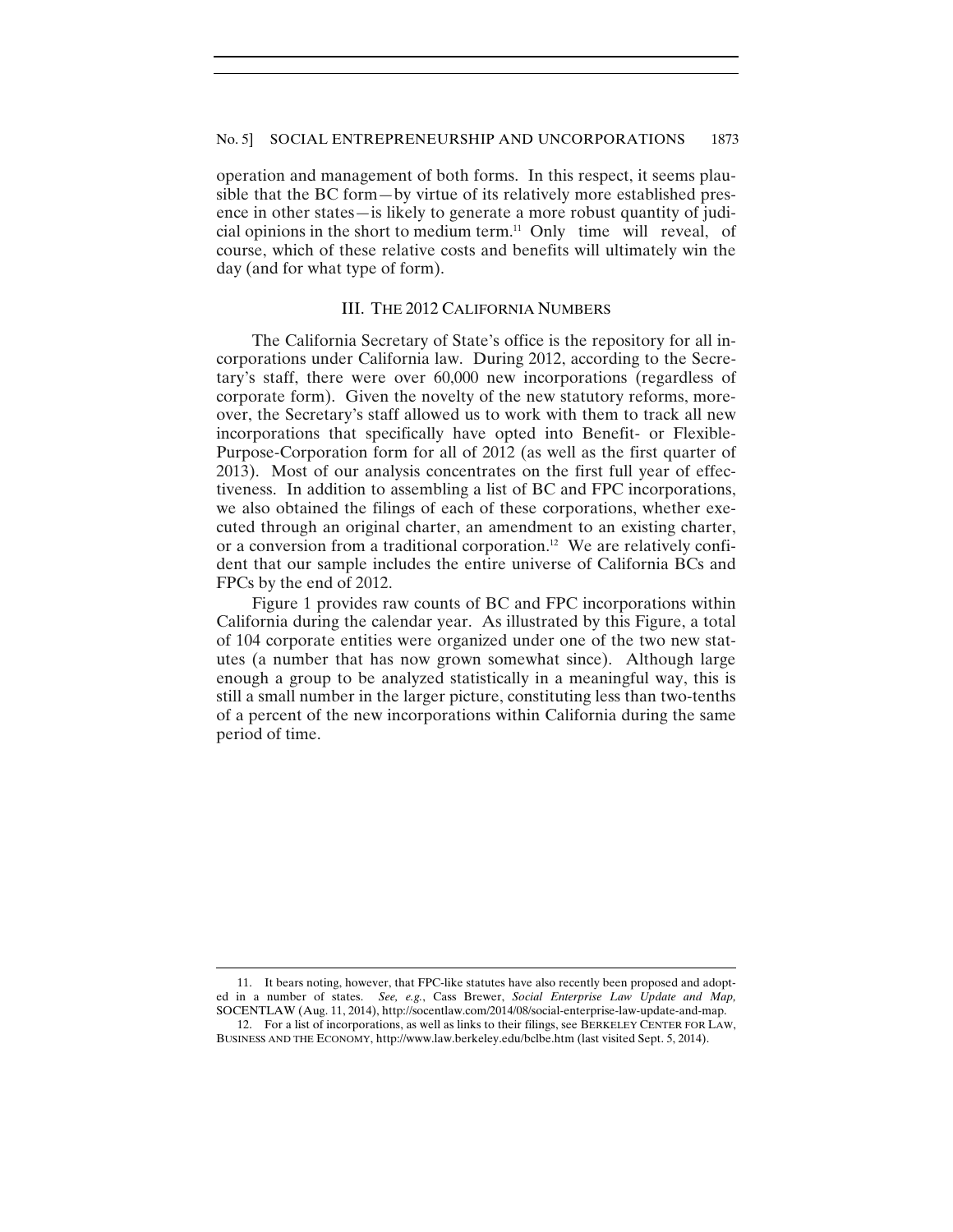

As Figure 1 further shows, entities choosing to file under one of the two new statutory forms preferred the BC form on nearly a four-to-one basis over the FPC. Neither the reasons behind this preference nor whether this preference will persist over time is entirely clear. Because the BC form was backed by a far larger and more cohesive national corporate reform movement, it should perhaps not be surprising that it enjoyed greater popularity among clients (and their attorneys) upon promulgation.

Figure 2 perhaps provides a small window into this question, tracking incorporations on a monthly basis throughout 2012. This Figure suggests that the strong preference for the BC over the FPC was particularly marked during the first few months in which the statutes were effective, possibly suggesting an "inventorying" phenomenon, in which prospective BCs were already queued for incorporation before the statute's effective date.<sup>13</sup> In later months, while the BC still appears to maintain a narrow advantage, the FPC has retained some popularity.

<sup>13.</sup> Many of the nineteen BCs incorporated in January, for example, appear to have been executed by a small number of attorneys, which may be a byproduct of concerted marketing efforts by BC proponents. This is but one of many possibilities, however, and the data does not currently permit testing of it.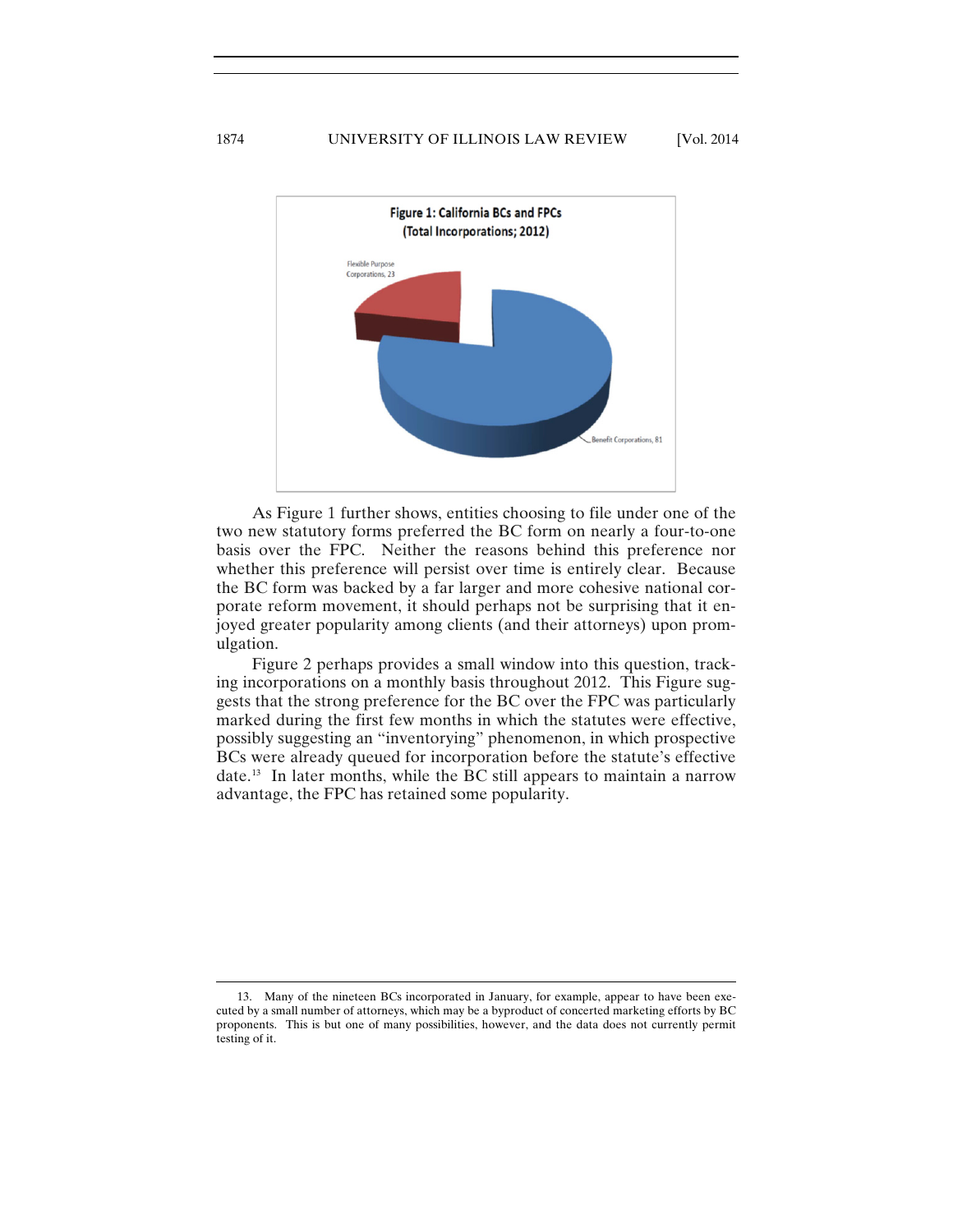

As a whole, however, neither form enjoyed what might be called an explosion of popularity as the year progressed. Moreover, given that there were over 60,000 new statutory business entities created in 2012 alone in California, it is reasonable to question whether the numbers thus far represent much of a success at all. It is to this question we now turn.

As the discussion above suggests, the number of California businesses that have incorporated as a BC or FPC is numerically modest, even as it included some well-known firms (such as the outdoor clothing and gear company Patagonia).<sup>14</sup> The first quarter calendar year 2013 did not add much to the mix. There were a total of 115 of either type of firm formed up to the end of the first quarter in  $2013$ .<sup>15</sup> And, by the time of this writing, 185 California-based BCs are listed on the BC informational website<sup>16</sup> (We are still compiling data on uptake of FPCs during the remainder of 2013). By comparison, the number of companies that form as other entities in California dwarfs these numbers: California BCs and FPCs formed in year one amount to less than *one-fifth of one percent* of all companies filing formation documents in that year. When viewed in this light, it appears that California clearly got off to a slow start.

<sup>14.</sup> Data available from authors upon request.

 <sup>15.</sup> Data available from authors upon request.

 <sup>16.</sup> *See* Find a Benefit Corp, BENEFIT CORP INFORMATION CENTER, http://benefitcorp.net/finda-benefit-corp (last visited Sept. 5, 2014).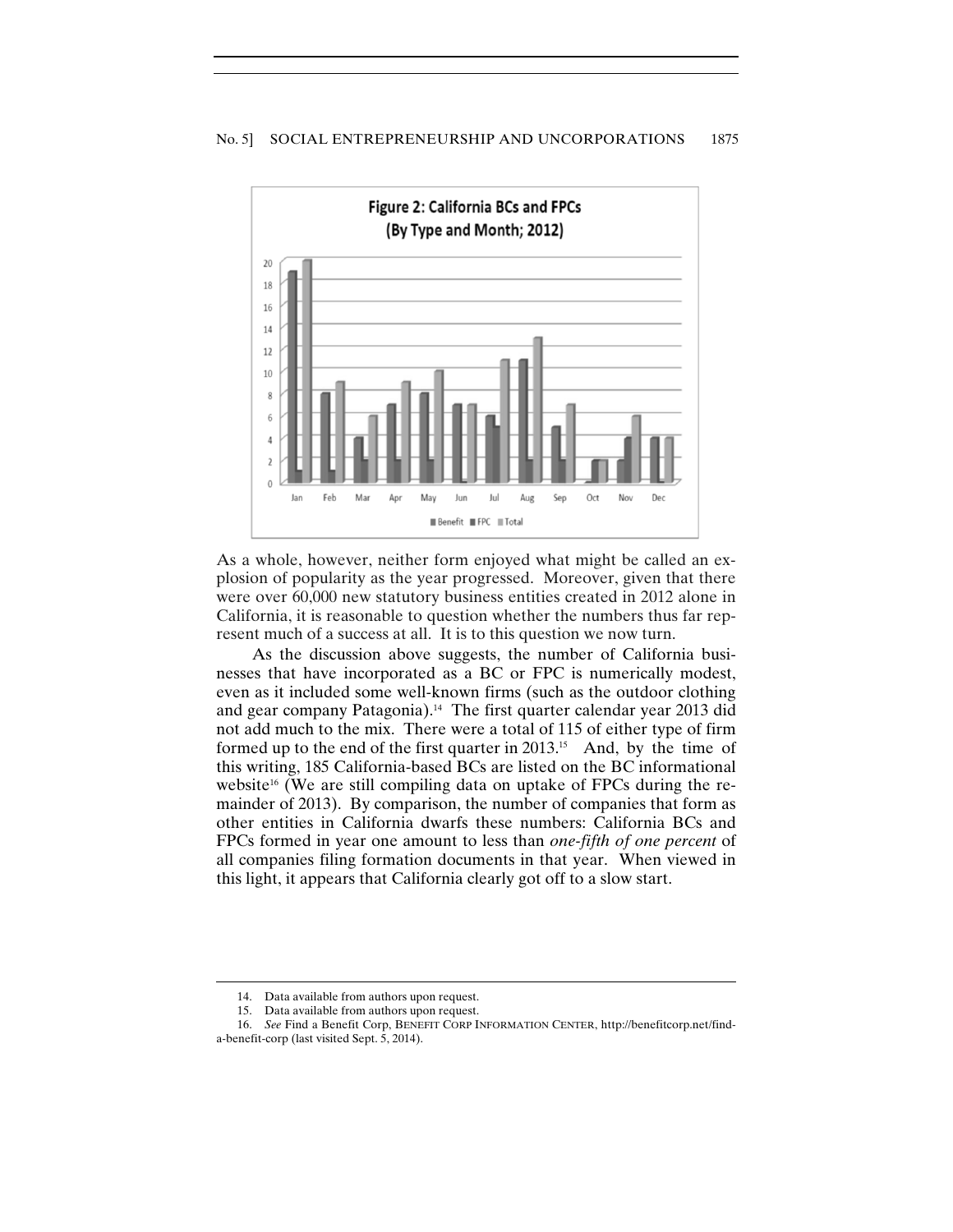#### 1876 UNIVERSITY OF ILLINOIS LAW REVIEW [Vol. 2014

#### IV. INTERPRETING THE EMPIRICAL STATE OF PLAY

It is fair, given the relatively modest numbers described above, for one to question whether the social enterprise business forms recently promulgated by California and elsewhere have been much of a success *at all*. Although we are (in some ways) sympathetic to this type of academic skepticism, one must be careful about being too quick to make definitive pronouncements early on in an experiment. This caution is particularly warranted in statutory experiments: indeed, virtually *any* time a new statutory framework emerges, significant uncertainties invariably attend how private parties, financiers, regulators, courts, and other policy makers are likely to receive the innovation. Even mildly risk averse entrepreneurs may have some inclination to delay their embrace of social entrepreneurship forms, waiting to observe the fates of early adopters—the proverbial canaries in the business entity coalmine. Three aspects of the current state of play suggest that the jury is almost certainly out on whether the ongoing experiment will reap significant rewards. We discuss them below.

#### *A. California's Quick Ascent*

First it is important to note that when measured against other states' uptake numbers, California quickly took the lead, with roughly thirty percent of the total number of U.S. BCs registered in the state, currently 185 (by our count) of 1121 total.<sup>17</sup> In New York, which enacted its BC law on the same date as California, only twenty-four BCs are currently registered.18 Similarly, Maryland, which was the first state to enact a BC law in 2010, attracted only thirty-nine BCs and Benefit LLCs in the first three years, and currently there are roughly eighty-eight registered there.19 California's only close rival appears to be Delaware, where the vast majority of U.S. public companies are registered, and where fiftyfive companies elected to become BCs in the first three months since the August 2013 enactment of the "public benefit corporation," and 121 companies are currently registered.20 These companies include several nationally established companies like Method Products and Plum Organics. This state-to-state comparison suggests that the uptake in California may not be as poor as thought; or at the very least that uptake is no less popular than it is in other states.

<sup>17.</sup> *Id.*

 <sup>18.</sup> *Id.*

 <sup>19.</sup> *Id.*

 <sup>20.</sup> *Id.*; Alicia Plerhoples, *Delaware Public Benefit Corporations 90 Days Out: Who's Opting In?*, 14 U.C. DAVIS BUS. L.J. 2 (2014). *See also* DEL. CODE ANN. tit. 8 §§ 361–68, *available at*  http://delcode.delaware.gov/title8/c001/sc15; Press Release, State of Del., Governor Markell Registers Delaware's First Public Benefit Corporations (Aug. 1, 2013), *available at* http://news.delaware.gov/ 2013/08/01/governor-markell-registers-delawares-first-public-benefit-corporations.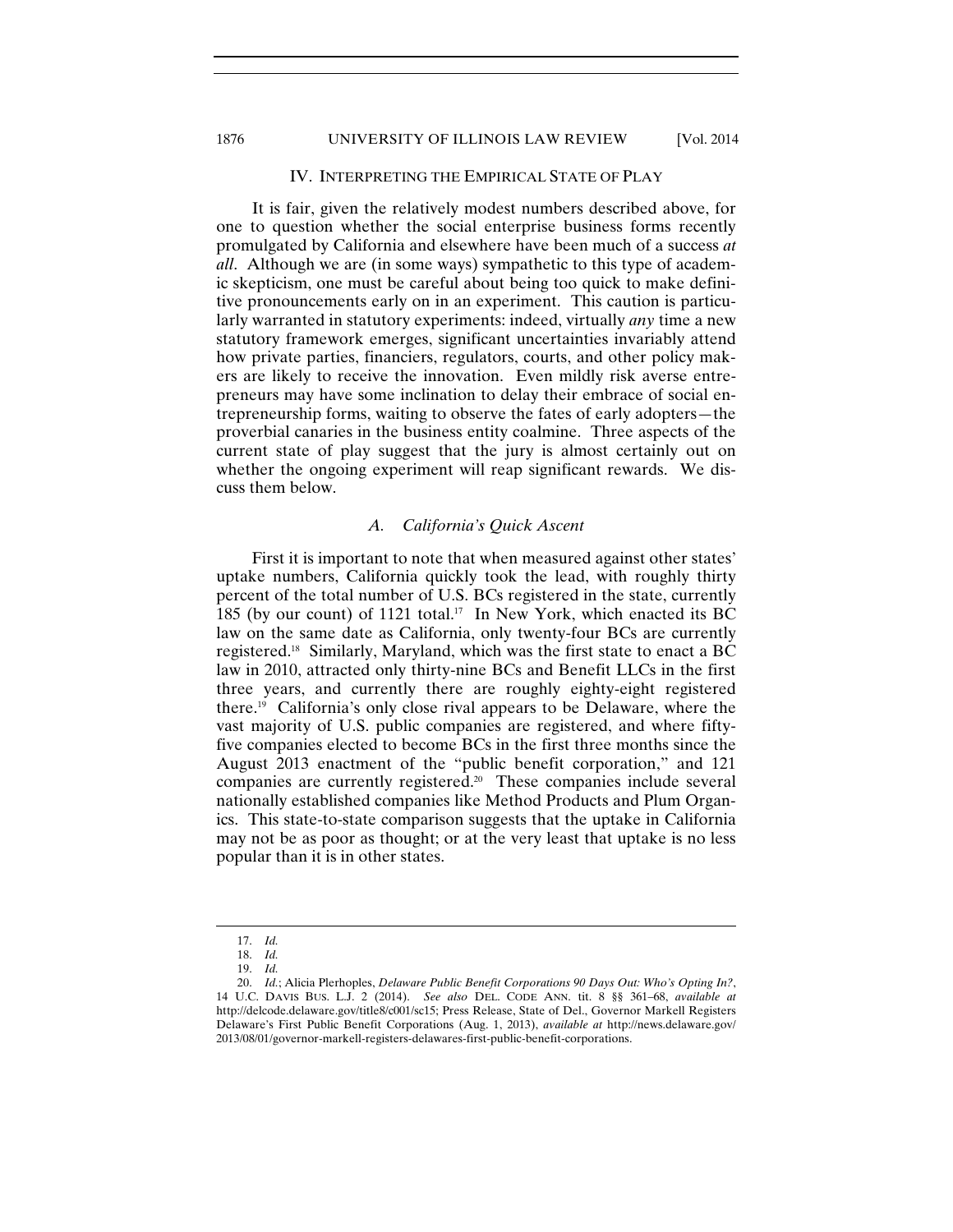#### No. 5] SOCIAL ENTREPRENEURSHIP AND UNCORPORATIONS 1877

#### *B. Finding Appropriate Benchmarks*

Second, it may be helpful to juxtapose the ongoing experiment in social enterprise forms not to the well-developed market for traditional incorporations, but rather to an historical case study, which can provide perspective and a benchmark for assessment. An obvious candidate, and one studied at great length by Professor Ribstein, concerns a slightly less recent (but significant and widespread) "experiment" in new business forms: the rise of the LLC model.<sup>21</sup> As we argue below, when examined from this perspective, social entrepreneurship forms have—if anything enjoyed greater popularity than the early LLC models. We subdivide our assessment into (1) state level diffusion measures and (2) firm level uptake.

Consider first the diffusion of social entrepreneurship business statutes across different states, in comparison to the adoption of LLCs that began over three decades ago.<sup>22</sup> In March 1977, Wyoming became the first state to enact an LLC law. As Kobayashi and Ribstein point out, "[i]n the fifteen year period between 1977 and the end of 1991, only eight states had passed limited liability company statutes."<sup>23</sup> Florida, the second state to pass an LLC statute, waited until 1982, and Colorado, the third state, waited another eight years until 1990.24 Kobayashi and Ribstein point to a consequential tax ruling in 1988<sup>25</sup> that helped establish greater security of the LLC's passthrough status, at which point the floodgates opened substantially; "forty-seven states and the District of Columbia had passed limited liability company statutes by the end of 1994."26 By the start of 1997, every state had enacted a version of an LLC statute.<sup>27</sup>

By comparison, the rise of the new social enterprise forms seems quite fast. In the not quite four years since Maryland first promulgated its BC statute, twenty-seven states and Washington DC have passed a version of the law including: Arizona, Arkansas, California, Colorado, Connecticut, Delaware, Florida, Hawaii, Illinois, Louisiana, Maryland, Massachusetts, Minnesota, Nebraska, Nevada, New Hampshire, New

 25. *Id. See also* Susan Pace Hamill, *The Story of LLCs: Combining the Best Features of a Flawed Business Tax Structure*, *in* BUS. TAX STORIES, 295, 296 (Steven A. Bank & Kirk J. Stark eds., 2005).

26. Kobayashi & Ribstein, *supra* note 22, at 470.

<sup>21.</sup> *See generally* LARRY E. RIBSTEIN, THE RISE OF THE UNCORPORATION (2009).

 <sup>22.</sup> Analysis inspired by Bruce H. Kobayashi & Larry E. Ribstein, *Evolution and Spontaneous Uniformity: Evidence from the Evolution of the Limited Liability Company*, 34 ECON. INQUIRY 464 (1996).

 <sup>23.</sup> *Id.* at 470 n.24 (noting that only Hawaii, Massachusetts, and Vermont had not enacted LLCs).

 <sup>24.</sup> *See id.*; Alejandro Miyar, *New Year Bulletin: Florida's Revised LLC Act*, LAW IN THE SUNSHINE STATE (Jan. 7, 2014), http://floridalaw.foxrothschild.com/corporations/new-year-bulletinfloridas-revised-llc-act/; Gary S. Joiner, *Choosing the Best Form for Your Colorado Business Entity*, FRASCONA, JOINER, GOODMAN AND GREENSTEIN, P.C., http://www.frascona.com/resource/gsj103 entity.htm.

 <sup>27.</sup> Hamill, *supra* note 25, at 297. *See* State by State Legislative Status, BENEFIT CORPORATION INFORMATION CENTER, http://www.benefitcorp.net/state-by-state-legislative-status (last visited Sept. 5, 2014).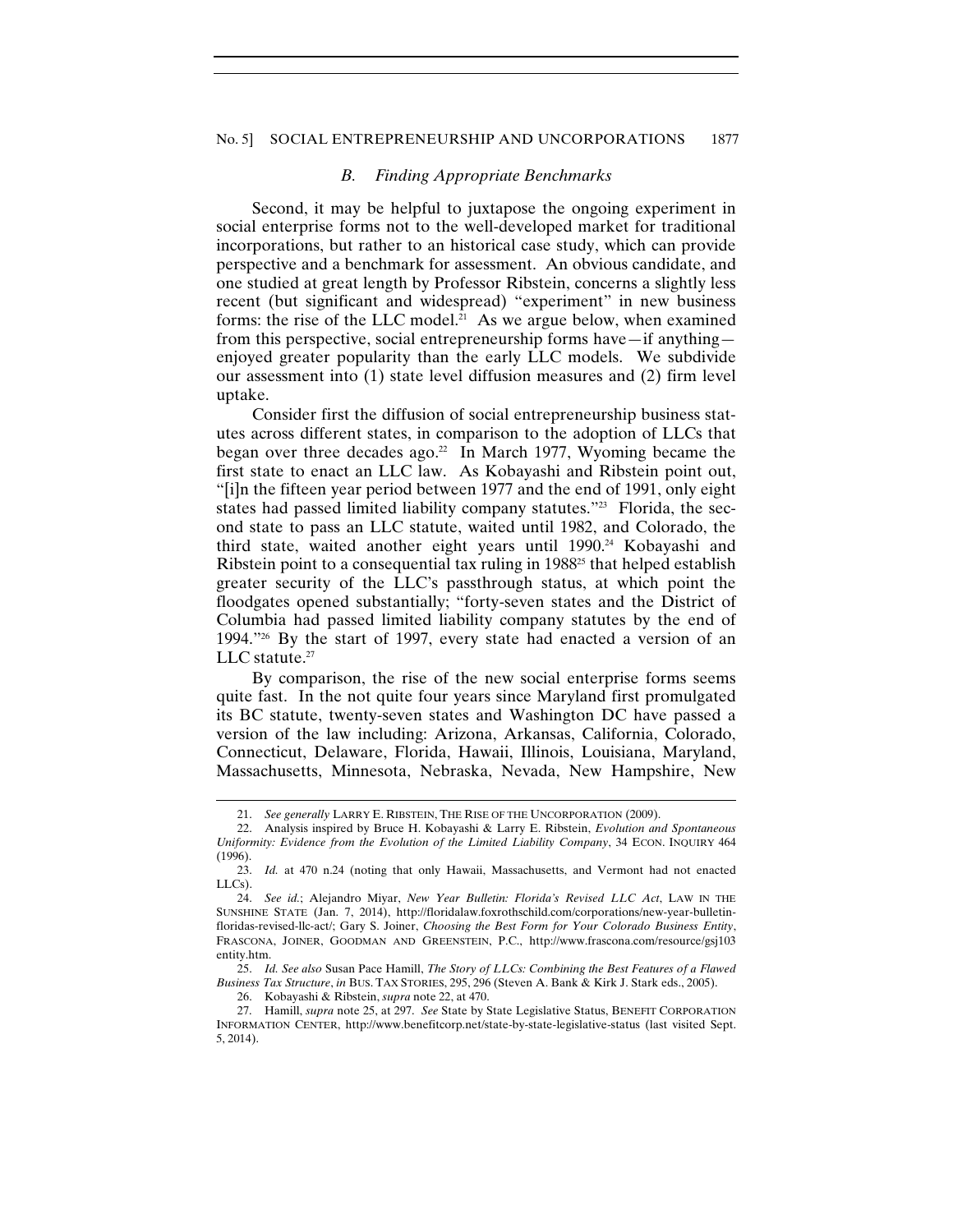Jersey, New York, Oregon, Pennsylvania, Rhode Island, South Carolina, Utah, Vermont, Virginia, Washington, West Virginia, and Washington DC.<sup>28</sup> Moreover, the rate of state uptake cannot—like the LLC's growth—be tied to a watershed legal/regulatory ruling. Indeed, what is notable about the current state of play is just how few bona fide precedents there are in this area. Thus, if one were to take statutory diffusion rates across state jurisdictions as a primary benchmark of "success," the LLC got off to a significantly slower start than have social enterprises.

Another vantage point from which to assess success is the historical *firm level* uptake of the LLC form relative to social enterprise forms. Here again, the available data suggest that LLCs got off to a much slower start. Wyoming, for instance, enacted its LLC law specifically for a single oil company,29 and for the next decade averaged a meager four LLCs per year.30 Florida, which enacted its law five years after Wyoming and was hoping to attract new capital, attracted only two LLCs within in the first year.31 In fact, as Susan Hamill notes, over the first decade—"before the entity finally received partnership status" in 1988—fewer than one hundred LLCs had formed.32

Keatinge and Ribstein identify this lagging uptake pace as "a result of the lingering uncertainty as to both the tax treatment and the protection of the entity's members from personal liability."33 In particular, uptake did not begin to rise until the IRS issued Revenue Ruling 88-76 in 1988, which classified LLCs as partnerships granting them favorable tax treatment and jumpstarting their rise to prominence around the country.34 In 1994, the IRS issued Revenue Procedure 95-10, allowing LLCs "to enjoy the same flexible standards as limited partnerships when applying the classification regulations."35 The IRS finalized the rules in 1996, making permanent the LLC partnership classification for tax purposes; these rules still apply today.36

The effect of the 1988 Revenue Ruling was dramatic. Prior to the ruling the yearly number of LLC formations was in single digits; however, after the ruling, states saw a great number of filings in the first year after enacting the LLC. For example, in the first year and half after Arizona enacted its law in 1992,<sup>37</sup> 1336 LLCs were formed within the

<sup>28.</sup> *See* State by State Legislative Status, *supra* note 27.

 <sup>29.</sup> *See* Robert R. Keatinge et al., *The Limited Liability Company: A Study of the Emerging Entity*, 47 BUS. LAW 375, 383–84, n.45 (1992) (citing Thomas N. Long, The Wyoming Limited Liability Company 9–10 (1989) (unpublished paper) (on file with Wyoming Secretary of State)); *see also* Hamill, *supra* note 25, at 307 (identifying the Hamilton Brothers Oil Company as inventing the LLC model in Wyoming).

 <sup>30.</sup> *See* Susan Pace Hamill, *The Limited Liability Company: A Catalyst Exposing the Corporate Integration Question*, 95 MICH. L. REV. 393, 403 n.46 (1996).

 <sup>31.</sup> Keatinge et al., *supra* note 29, at 383–84 n.45.

 <sup>32.</sup> Hamill, *supra* note 30, at 402.

 <sup>33.</sup> Keatinge et al., *supra* note 29, at 383–84.

 <sup>34.</sup> Hamill, *supra* note 25, at 302.

 <sup>35.</sup> *Id.*

 <sup>36.</sup> *Id.* at 303.

 <sup>37.</sup> Arizona enacted LLC law in June 1992. ARIZ. REV. STAT. ANN. § 29-601 *et seq*. (2014).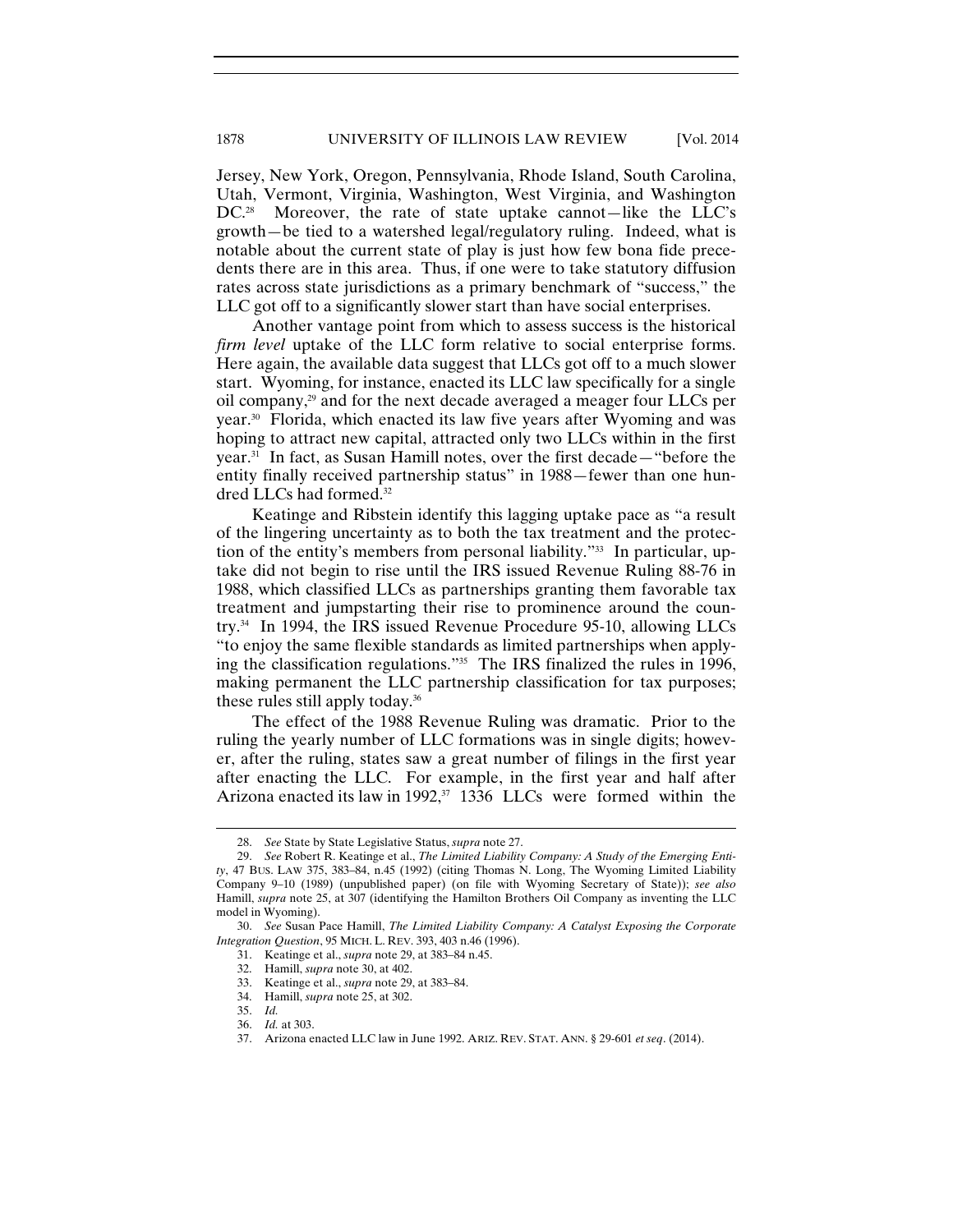state, as compared to the single digit uptake seen in Wyoming and Florida after their respective LLC promulgations.<sup>38</sup>

This fast growth continued throughout the 1990s. In 1993, when the IRS first began a census of LLCs, there were 17,335 LLCs registered with the  $IRS-1.2$  percent of the total number of registered companies.<sup>39</sup> By 1998, the number of LLCs had skyrocketed to over twenty-five percent of the total number of companies, an impressive feat by any measure of uptake. $40$  This growth pattern—years of stagnation followed by sudden upsurge once regulatory uncertainties are clarified—similarly counsels caution in interpreting early data on social enterprises.

Moreover, even if one were to "stack the deck" and assume that LLCs grew faster than they actually did in early years, the individual takeup rates of social enterprises would still (by our estimate) compare favorably. Consider Figure 3 below, which depicts a specimen exponential growth curve of the population of LLCs across firms from its year of first inception in Wyoming (1977) through the first reliable economic census of LLCs (1993). The Figure assumes—contrary to fact—that (1) LLCs grew at a constant exponential rate between those years, and (2) that there were fifty LLCs formed in the first year of promulgation in Wyoming. Both assumptions that clearly overestimate early uptake of the LLC form given the discussion above, and thus both lean decidedly in the direction of overestimating LLC takeup. Nevertheless, as the figure suggests, the imputed population of LLCs in the fourth year postpromulgation (around 150) still falls far short of the current population of statutory social entrepreneurship forms (which by our count is around 1200 nationwide). Indeed, in California alone, the total number of such forms already exceeds the imputed amount given in the figure.

<sup>38.</sup> *ACC Entity Formation Statistics*, KEYT LAW, LLC, http://www.keytlaw.com/azllclaw/forming -llcs/acc-stats/ (last visited Sept. 5, 2014).

 <sup>39.</sup> *See* Bill Pratt & Maureen Parsons, *Partnership Returns, 2001*, STAT. INCOME BULL. 46, 54 (Fall 2003), *available a*t: http://www.irs.gov/pub/irs-soi/01partnr.pdf.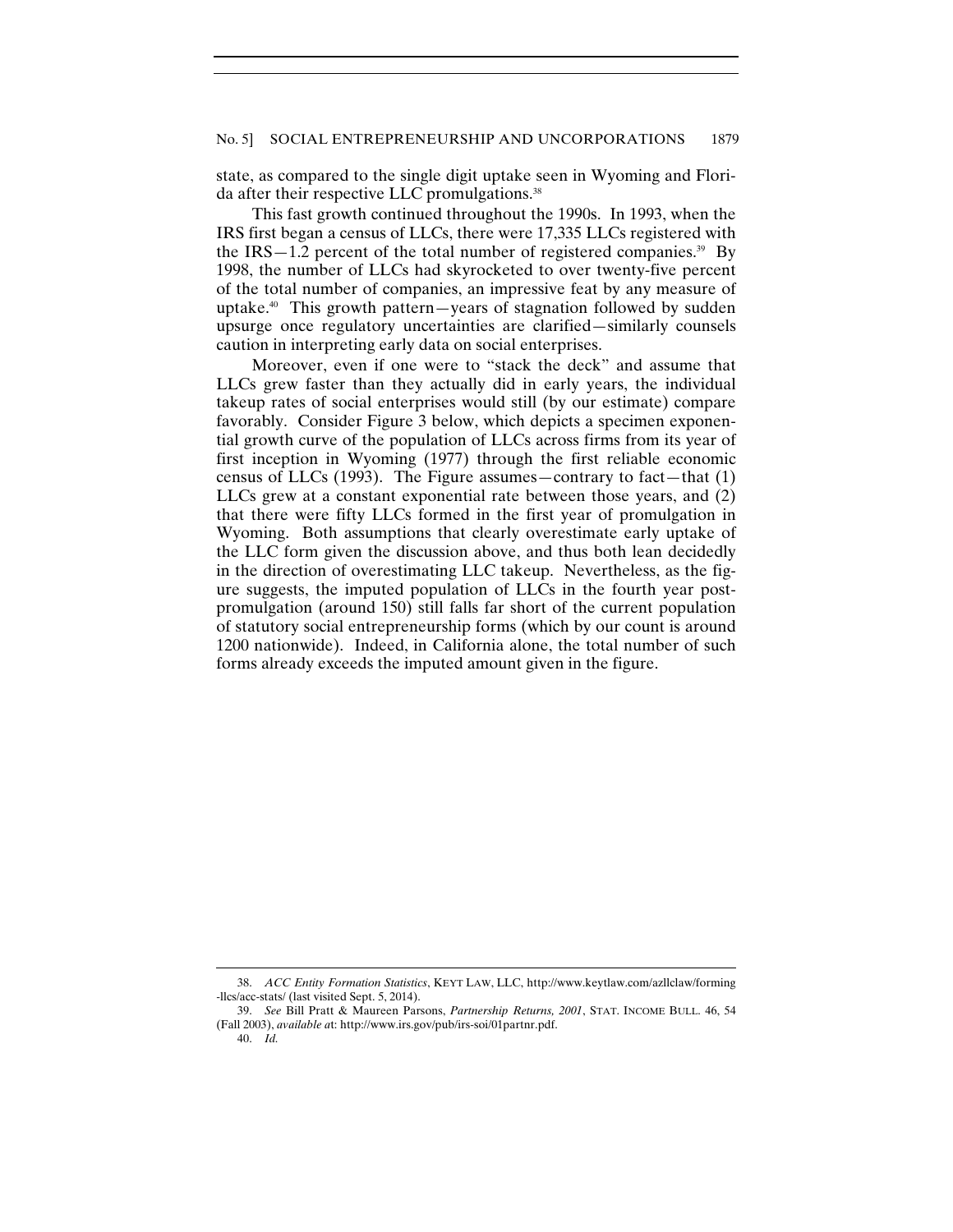

FIGURE 3: INTERPOLATED FIRM LEVEL TAKEUP OF LLC FORMS

At least as a benchmark for assessing the reception of BCs and FPCs, the arc of the LLC uptake path suggests that the jury is (and should be) decidedly out on the ultimate success of the new forms. They have yet, for example, to develop a set of judicial precedents and regulatory rulings that would provide the same degree of comfort that LLCs waited nearly two decades to receive.

# *C. Assessing Uptake in California*

Regardless of the arguably favorable comparison to historical LLC uptake, or the relative success of California compared to other states, advocates of the new corporate forms in California had likely hoped for a more definitive California "bear hug" by new businesses, since the state is an acknowledged hotbed of social entrepreneurship generally.<sup>41</sup> If the uptake of BCs and FPCs is indeed lower than hoped, what could be the cause? Reasons for the low level of uptake could include the increased risk investors and entrepreneurs associate with a brand new type of legal entity, confusion over California's two different social enterprise laws, questions over the necessity of the new corporate form, and even opposition by the nonprofit community. This section looks briefly at each of these potential reasons and how they contribute to the slow uptake.

<sup>41.</sup> *See* Deborah L. Cohen, *Entrepreneurial Hotbeds: A Mix of Science and Luck*, REUTERS (Oct. 19, 2011, 12:05 PM), http://www.reuters.com/article/2011/10/19/us-column-cohen-hotbeds-idUST RE79I4T120111019.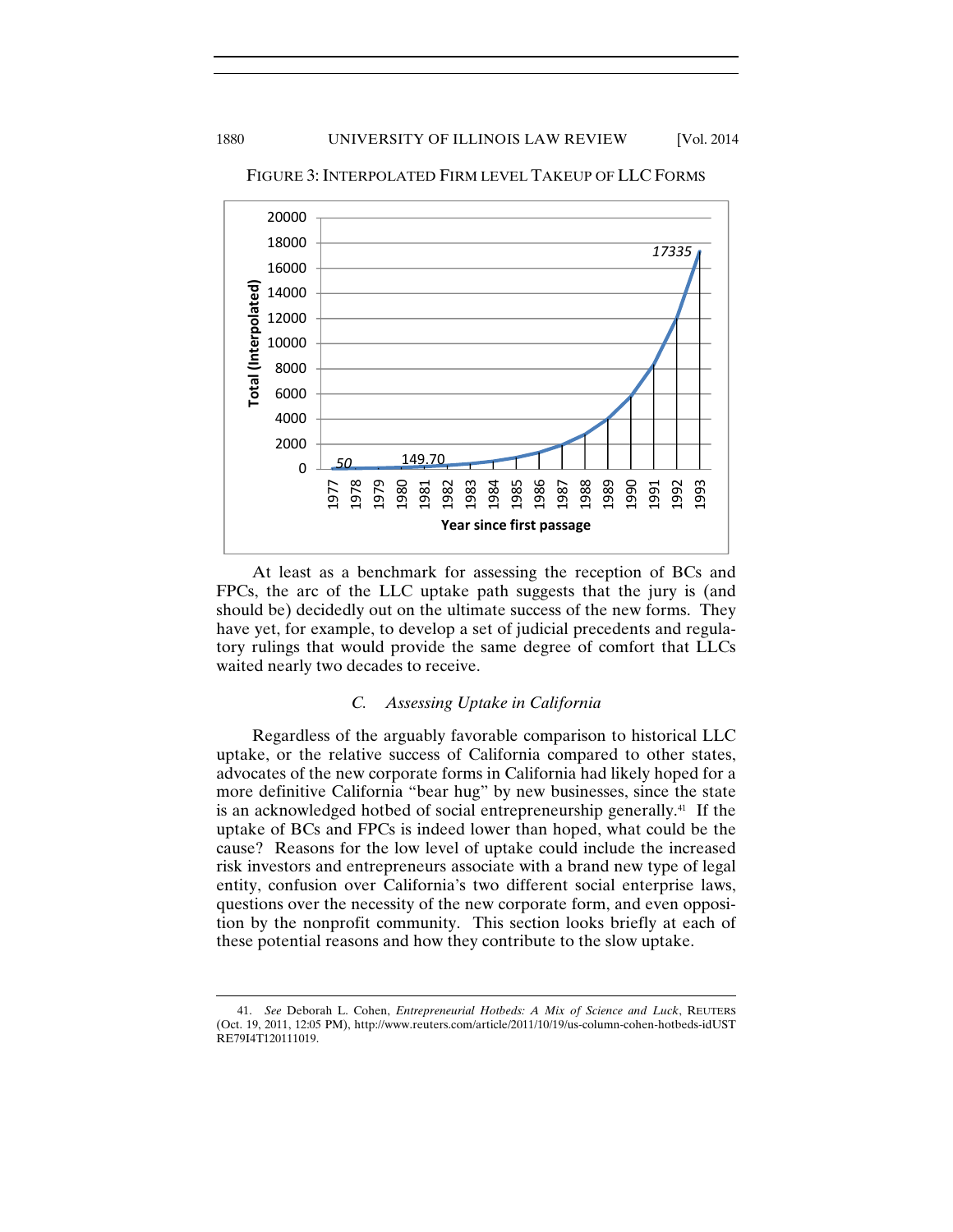#### *1. Legal risk*

Starting or investing in a business always includes an element of risk, and determining the risk profile of a company and investment involves both sensitive analysis and personal judgment. Additional risk, whether generated through a new right of action, a cash flow constraint, or mere confusion, hurts the company's prospects of finding investment. For smaller companies, this could hamper their growth and prevent their success; for larger companies, this could hurt their market position and decrease overall firm value.

One source of risk is a new right of action created by BC laws and the concomitant concern over litigation exposure.<sup>42</sup> In California, as in most other states that have enacted such a law, the BC form adds a new right of action against the company's board of directors for failure to adhere to the standards.<sup>43</sup> One of the implications of the new right of action is the possibility of a lawsuit brought against the company or the board of directors for failure to adhere to the social purposes enumerated in the company charter and the BC statute.<sup>44</sup> As described by Ian Kanig, "if the [board] makes a particular business decision that ultimately harms the provision of public benefit, shareholders and (minority) directors could file suit under the express private right of action set forth by the benefit enforcement proceeding."<sup>45</sup> Although legally possible, a search of Westlaw reveals that there has been but a single lawsuit citing to either the BC or FPC laws, which indicates that there remain unsettled legal and doctrinal issues around the new corporate entity.<sup>46</sup>

This risk is exemplified by "an additional procedural duty lurking beneath the surface of the benefit corporation statute."<sup>47</sup> As Kanig argues, "each material action by the board of directors is capable of both *substantive* and *procedural* review."48 The substantive review analyzes a particular business decision under the so-called business judgment rule, which generally gives substantial protection to the board of directors. The procedural review, however, "escapes the deference of the business judgment rule" and requires "strict procedural liability" such that "the board of directors must make some affirmative, evidentiary showing of nonshareholder consideration for all material decisions."49 This means that if the company fails to adhere to the social purposes listed in the statute and its charter, then a lawsuit could be brought against the com-

<sup>42.</sup> CAL. CORP. CODE §§ 14620–23 (West 2014).

 <sup>43.</sup> *Id.* § 14623.

 <sup>44.</sup> *Id.* § 14620(b).

 <sup>45.</sup> Ian Kanig, *Sustainable Capitalism Through the Benefit Corporation: Enforcing the Procedural Duty of Consideration to Protect Non-Shareholder Interests*, 64 HASTINGS L.J. 863, 898 (2013). See CAL. CORP. CODE § 14620(b) for an explanation of the benefit enforcement proceeding.

 <sup>46.</sup> Search done on November 15, 2013. The single case cite was irrelevant however, as it dealt with a separate and unrelated issue.

 <sup>47.</sup> Kanig, *supra* note 45, at 898.

 <sup>48.</sup> *Id.* (emphasis added).

 <sup>49.</sup> *Id.* at 899.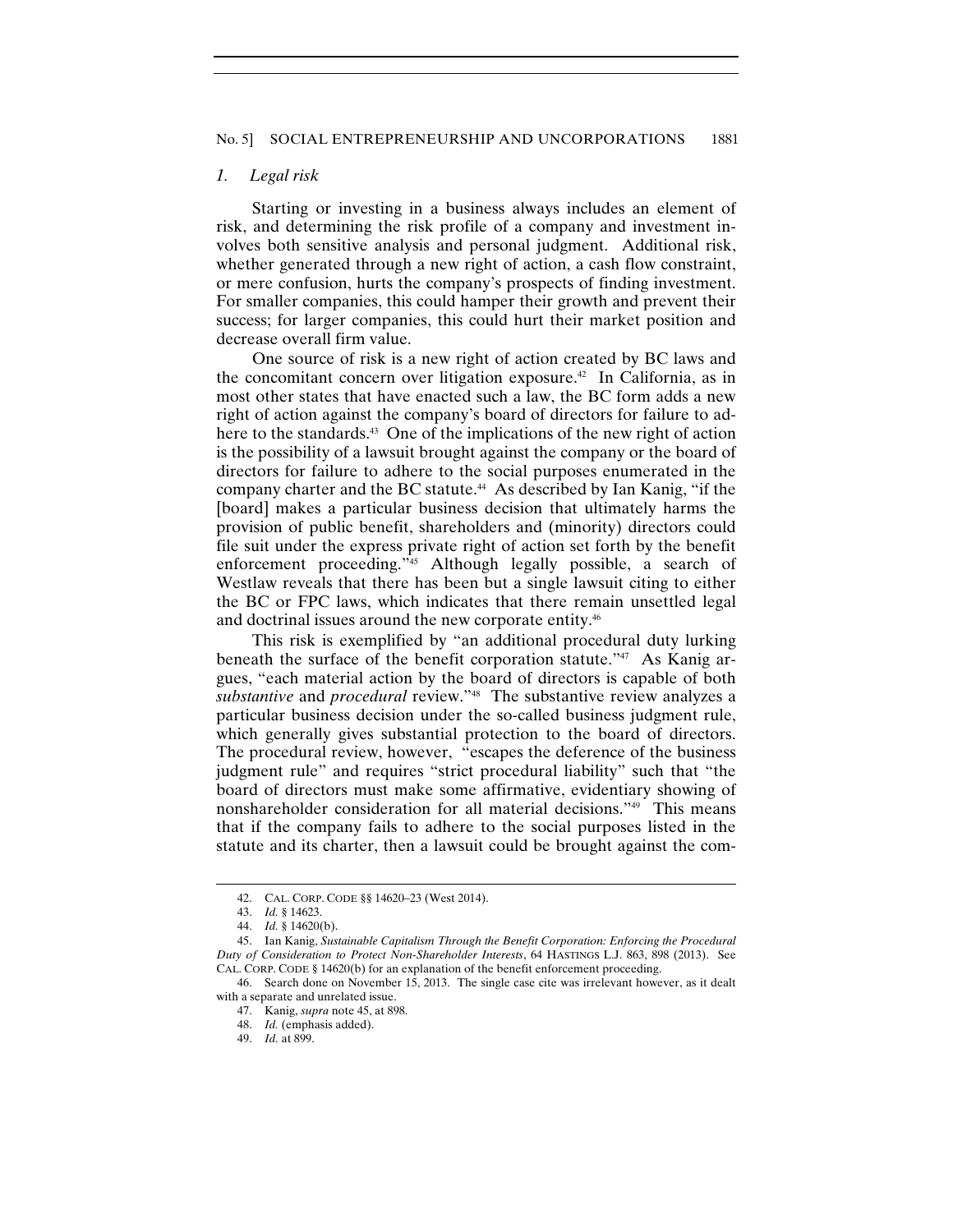pany to force adherence. According to Kanig, the "plaintiffs in a benefit enforcement proceeding should be able to restrain further corporate action" until the evidence is provided.<sup>50</sup> In this way the procedural arm of the benefit enforcement proceeding avoids the deference to the company decision makers required by the business judgment rule.<sup>51</sup> As such, this factor likely increases the perceived litigation risk profile of BCs, contributing to the slow adoption of the new entity.

Unlike the BC model, the FPC model is a much more modest departure from conventional corporate law, and it creates no new right of action, even though (as shown above) it has enjoyed relatively less popularity in California.<sup>52</sup> While this may be in part due to the larger national push that BCs have received through certifying groups such as B-Corp, it also suggests that fear of legal exposure alone probably does not explain takeup patterns.

# *2. Cash Flow Demands*

Another salient issue regarding new corporate forms is more general cash flow risk from business operations, including both demands on expenditures as well as claims on earnings. Through our informal conversations with social entrepreneurs, investors, and lawyers, there remain significant outstanding questions in the minds of even socially/environmentally oriented entrepreneurs about the cost implications associated with becoming and maintaining a BC or a FPC. These questions might include:

- What direct costs will the social mission impose on operating revenues?
- How much will it cost for the third party certification scheme?
- How much will it cost in additional materials, process, and oversight to comply with the standards?
- How might the company change in a way that would harm its investor interests?
- How does the corporation's legal form affect investors' exit options (through acquisition, conversion, or public offering)?

Many investors facing these sorts of questions would balk at the open ended nature of the costs, which they may not understand how to calculate and the company may not be able to explain fully how to contain. The costs associated with fulfilling the third party certification and adhering to the company's mission, in addition to the certification fees themselves, can quickly become overwhelming, adding thousands of dollars to the budgets of cash strapped startups or market sensitive companies. At a more unsentimental level, paying living wages costs more than

<sup>50.</sup> *Id.*

 <sup>51.</sup> *Id.*

 <sup>52.</sup> *See supra* Figure 1.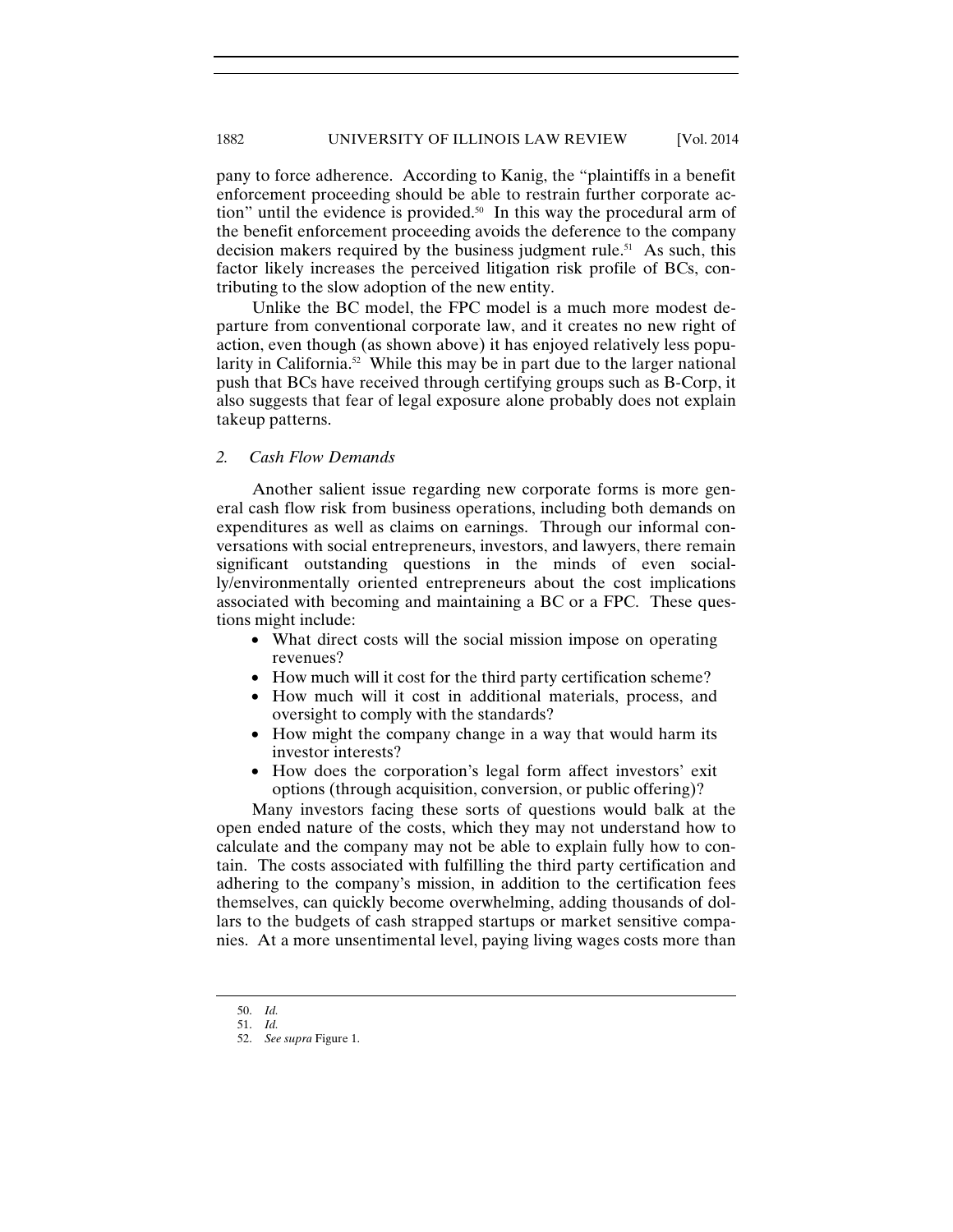paying minimum wages, and postconsumer recycled paper is more expensive than ordinary paper.

While independent certification schemes are not new for corporations seeking to adhere to social, environmental, or human rights, $53$  the new legal entities in California that codify social and environmental standards—the BC and FPC—go further than other schemes.<sup>54</sup> For companies large and small attempting to attract investors, the risk associated with dedicating an unknown but significant portion of revenues—a cash flow asset—to the social or environmental purpose and certification may deter investors, which could further contribute to the perceived low uptake.

### *3. Confusion*

In addition to the increase in risk associated with new business forms, the fact that California has two distinct new entities that purport to accomplish the same goal adds confusion to the laws around social enterprises.55 One source of risk is the uncertainty of the longevity of these corporate forms. While having more options is intuitively more desirable, sometimes a single scheme (and less choice) can better exploit network externalities, developing more quickly and more sensibly without distraction from competing statutory forms. Advocates of each of the laws highlight the differences and assert the need for both entities; however, entrepreneurs and investors may not want to face the choice given the possibility that the entity they opt for may not survive. In a sense, few have the taste for becoming a canary in the social enterprise coalmine.

#### *4. Necessity*

 $\overline{a}$ 

Compounding this uncertainty is the question of necessity. As Kanig notes, the BJR, which governs most business decisions, is quite deferential to the management and board of the company. The *Revlon* duty, which requires a company to maximize the short term value of the company, applies most saliently to public companies when the sale of a company becomes inevitable and there is a change of control.<sup>56</sup> Because

<sup>53.</sup> *See, e.g.*, various schemes implementing the United Nations Guiding Principles on Business and Human Rights such as Social Accountability International (www.sa-intl.org) and Business for Social Responsibility (www.bsr.org), as well as older certification schemes such as the International Labor Organization (www.ilo.org), Fair Labor Association (www.fairlabor.org), Fairtrade International (www.fairtrade.net), and Workers Rights Consortium (www.workersrights.org).

 <sup>54.</sup> *See, e.g.*, Kanig, *supra* note 45, at 892, 899–901.

 <sup>55.</sup> *See, e.g.*, John F. Olson, *Two New Corporate Forms to Advance Social Benefits in California,*  HARV. L. SCH. FORUM ON CORP. GOVERNANCE AND FIN. REG. (Nov. 17, 2011, 10:23 AM), http://blogs.law.harvard.edu/corpgov/2011/11/17/two-new-corporate-forms-to-advance-social-benefitsin-california/.

 <sup>56.</sup> *See* Paramount Commc'ns, Inc. v. QVC Network, Inc., 637 A.2d 34 (Del. 1994); Paramount Commc'ns, Inc. v. Time, Inc, 571 A.2d 1140, 565 A.2d 280 (Del. 1989); Revlon, Inc. v. MacAndrews & Forbes Holdings, Inc., 506 A.2d 173 (Del. 1986).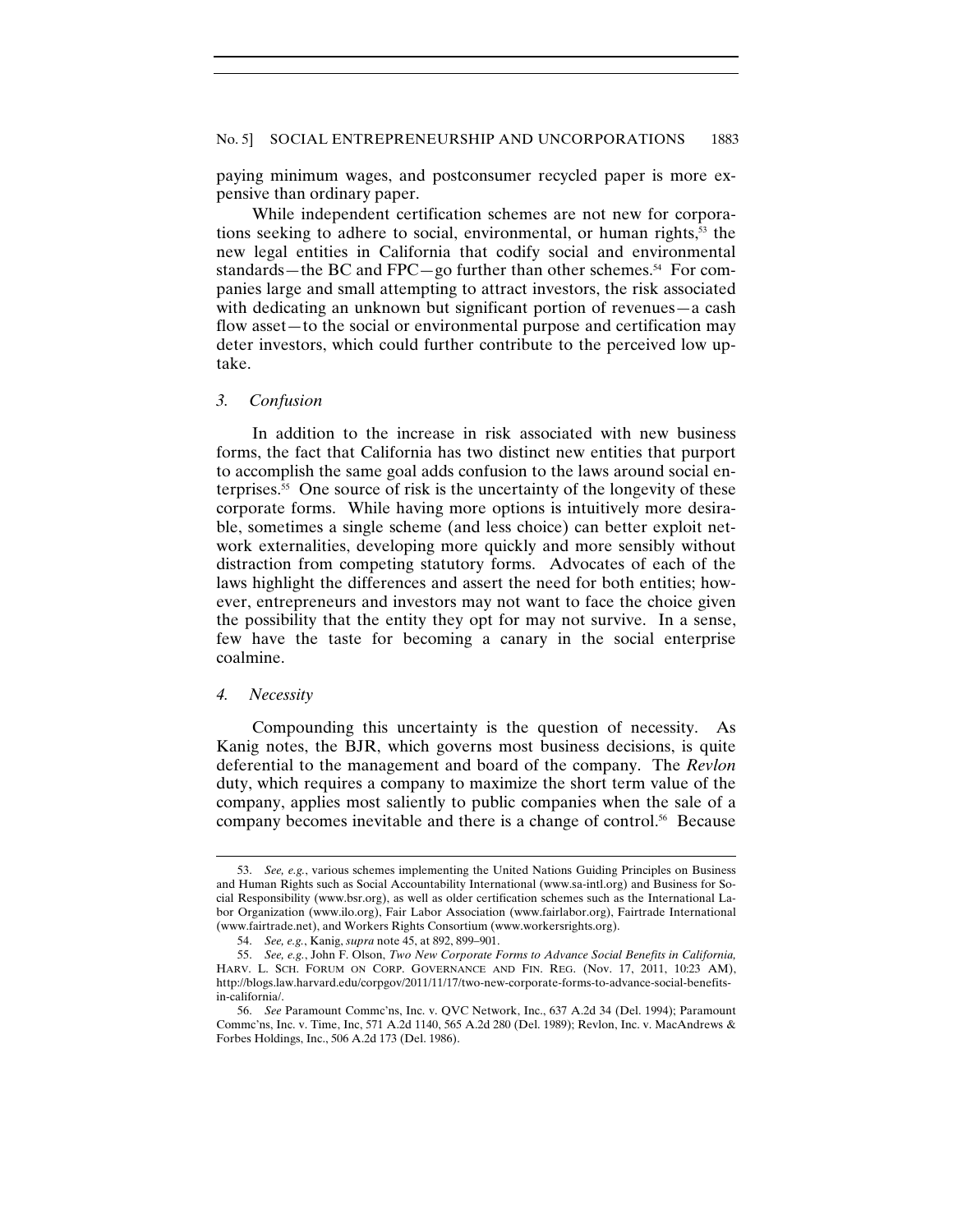### 1884 UNIVERSITY OF ILLINOIS LAW REVIEW [Vol. 2014

there are no public BCs or FPCs,<sup>57</sup> *Revlon* does not pose significant impediments to the BJR in this context, although it may apply with greater force if ownership of these entities becomes more widely distributed. Moreover, conventional corporate entities can often take advantage of private contracting solutions to enshrine social missions—such as through long term leases in which failure of the lessee to adhere to articulated social purposes can trigger automatic termination.

On the other hand, while the BJR gives the company flexibility to pursue a social purpose, as noted above it does not *require* the company to do so. Certain investors or entrepreneurs might want to bake the social purpose more completely into the company's DNA so that future boards and officers have little option but to adhere to it. It is possible to accomplish this (at least in some measure) contractually, such as through contracts and leases with third parties (or affiliated entities) that allow for reversionary or march-in rights of the counterparty should the corporate entity stray from its social purpose. While this sort of approach has gained some popularity of late, it entails somewhat elusive commitment devices (e.g., if parties expect simply to renegotiate/reexecute the deal after a termination event is triggered, the triggering clause would have little deterrent effect). By opting into a BC or FPC structure, a business entity makes a concrete commitment to a social purpose that is difficult to back out of, finesse, or renegotiate, and some impact oriented investors or social entrepreneurs could well see this commitment device as a necessity.

#### *5. Opposition*

A final (albeit possibly overhyped) source of resistance to these new corporate forms is opposition by the nonprofit and charitable communities. During the legislative debates around AB 361 (the BC bill) and SB 201 (the FPC bill) there was testimony and opposition by several nonprofit advocacy organizations.58 After passage, there has continued to be tension between the two groups. In 2012 in San Francisco, for example, proposed legislation to incentivize BCs was opposed to by the California Association of Nonprofits ("CAN").<sup>59</sup> CAN's chief executive officer has repeatedly questioned the need to provide "nonprofit-like preferences" and advantages to for-profit companies that are not legally required to adhere to "nonprofit-like restrictions and oversight."60 This conflict be-

<sup>57.</sup> See uptake data from Talley, *supra* note 1.

 <sup>58.</sup> *See, e.g.*, AB361 Bill Analysis prepared for Assembly Committee On Judiciary Hearing, May 3, 2011, p.2, (regarding opposition by California Association of Nonprofits), *available at* http:// www.leginfo.ca.gov/pub/11-12/bill/asm/ab\_0351-0400/ab\_361\_cfa\_20110502\_125826\_asm\_comm.html (last visited Sept. 5, 2014).

 <sup>59.</sup> *See, e.g.*, Mark Hrywna, *Benefit Corporation in California Meets Chill in San Francisco,* NON PROFIT TIMES (Mar. 23, 2012), http://www.thenonprofittimes.com/news-articles/benefit-corporationin-california-meets-chill-in-san-francisco/ (citing opposing statements by the California Association of Nonprofits).

 <sup>60.</sup> *Id.*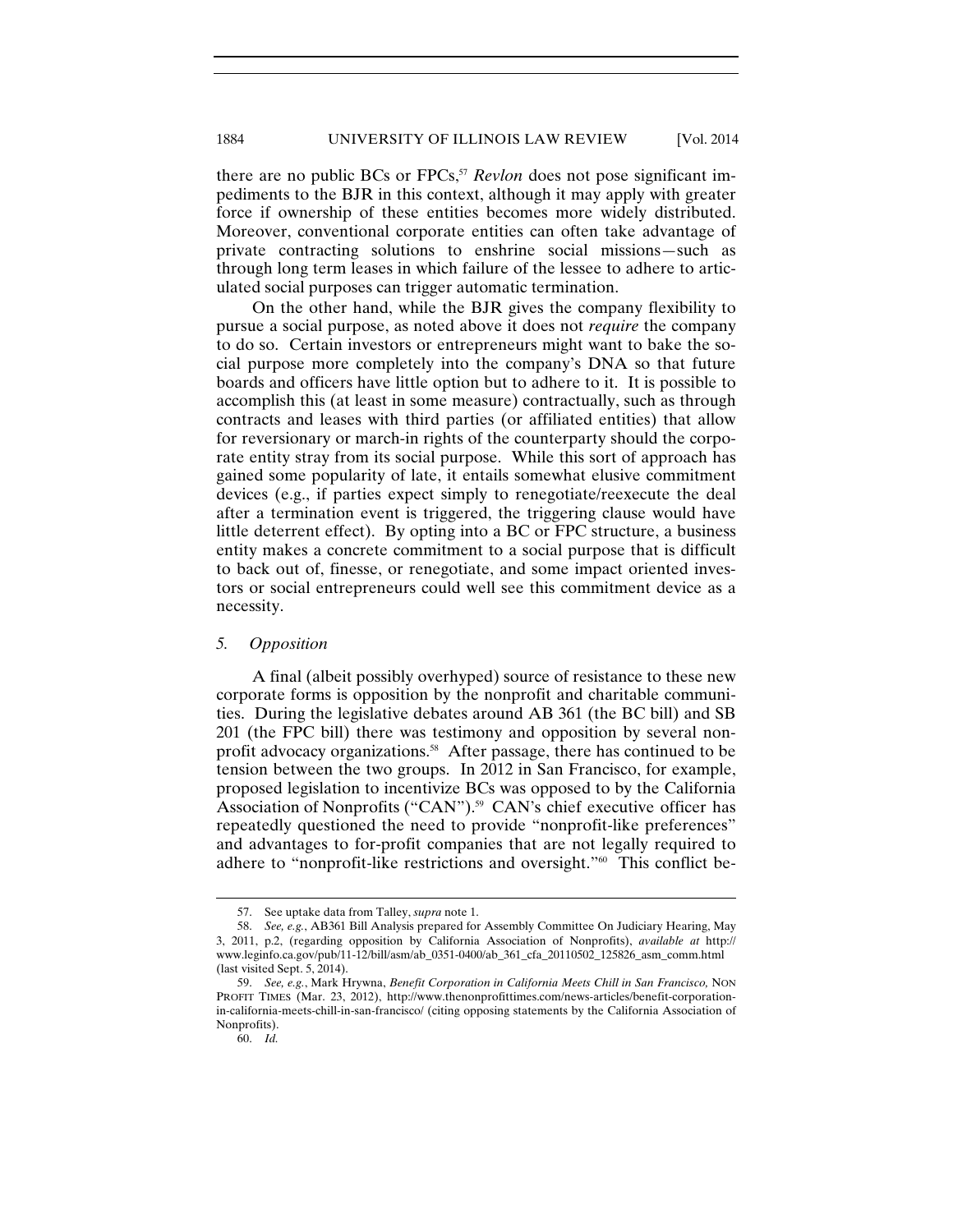tween the charitable community and the social enterprise community has dampened the enthusiasm around the new corporate forms and perhaps contributed to the sluggish uptake.

There are many other factors that contribute to the underwhelming rate of uptake of BCs and FPCs. The combination of increased risk around litigation, legal duties, and cash flow, as well as confusion between the two entities, questions around the necessity of the new forms, and opposition by the nonprofit community, creates a thick restraint around their development and spread. Despite this, however, there is, in fact, cause for hope that these new corporate forms will see an increasing rate of uptake—as with the rise of the LLC, underwhelming initial uptake does not necessarily portend failure.

#### V. CONCLUSION

In this Article, we have taken Larry Ribstein's pioneering lead in the analysis of alternative business forms to take a critical look at the rise of new social enterprise corporate forms. We have demonstrated that while *firm level* uptake appears modest in absolute numbers, and opposition and questions about necessity persist in segments of the business and nonprofit communities, the comparison to the emergence of the LLC is revealing. There has been a far more rapid increase of states that have enacted social entrepreneurship forms in contrast to the rather slow adoption of the now-ubiquitous LLC form: since Maryland adopted the first socially responsible corporate form in 2010, over half of states have followed suit. In addition, much of the confusion caused by competing forms (the Benefit Corporation and the Flexible Purpose Corporation) is dissipating as the two forms move closer together as in, for example, the Delaware Public Benefit Corporation. And even at the firm level, the rate of uptake into these new forms compares quite favorably to the LLC. Furthermore, the consumer support of these laws lends credibility to the conclusion that these new corporate forms are here to stay. Although the economic impact may never be as great as that of the LLC, these new forms may well help invigorate the nation's nascent social enterprise economy. At the very least, they deserve a spot in the policy conversation that we shall carry on in Professor Ribstein's absence.